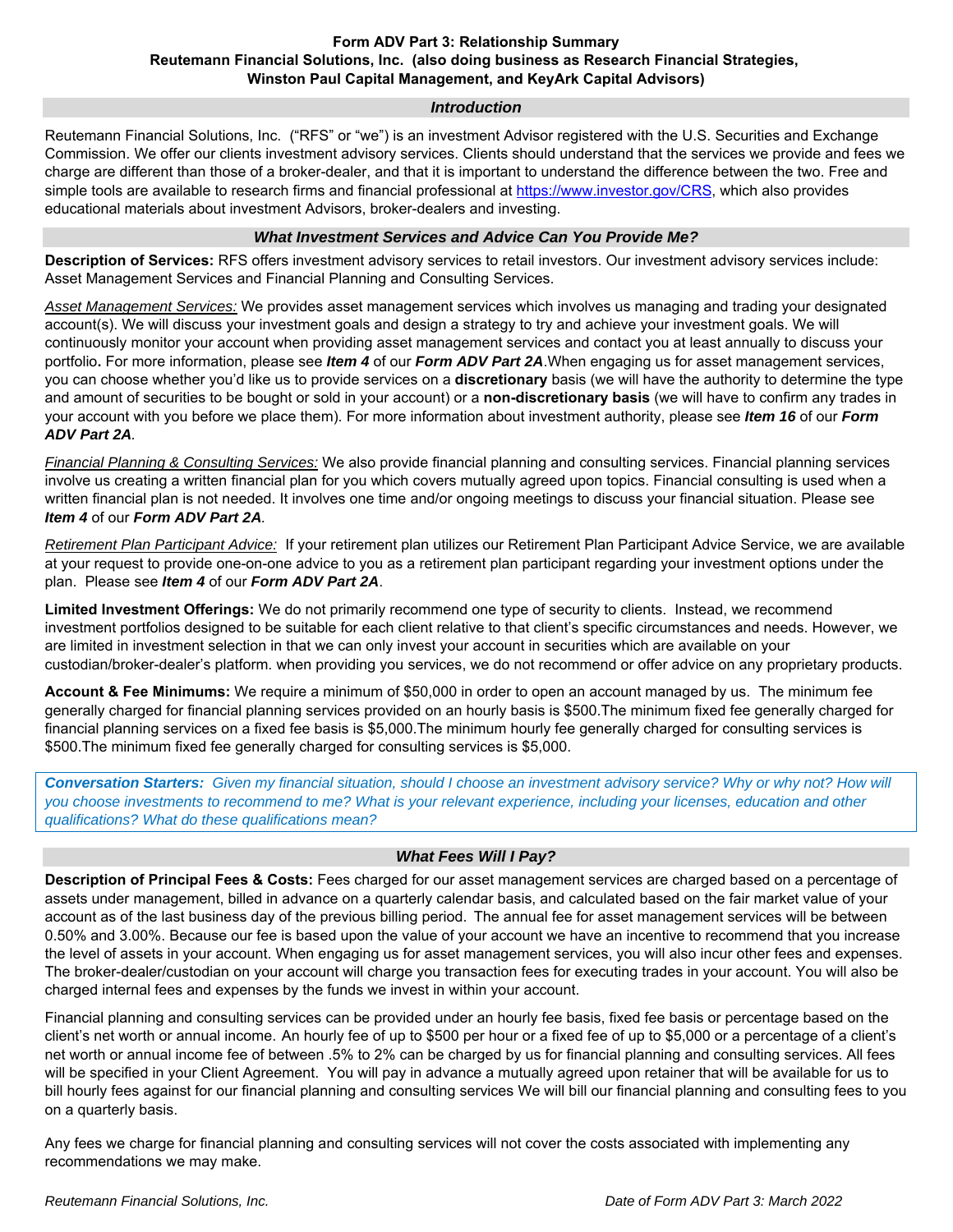**Additional Information:** You will pay fees and costs whether you make or lose money on your investments. Fees and costs will reduce any amount of money you make on your investments over time. Please make sure you understand what fees and costs you are paying. For more information about the fees we charge and the other fees and expenses you will incur, please see *Item 5* of *Form ADV Part 2A*.

*Conversation Starters: Help me understand how these fees and costs might affect my investments. If I give you \$10,000 to invest, how much will go to fees and costs, and how much will be invested for me?* 

#### *What Are Your Legal Obligations to Me When Acting as My Investment Advisor? How Else Does Your Firm Make Money and What Conflicts of Interest Do You Have?*

**Standard of Conduct:** When we act as your investment Advisor, we have to act in your best interest and not put our interest ahead of yours. At the same time, the way we make money creates some conflicts with your interests. You should understand and ask us about these conflicts because they can affect the investment advice we provide you. Here are some examples to help you understand what this means.

To the extent we recommend you roll over your account from a current retirement plan to an individual retirement account ("IRA") managed by us and subject to our asset-based investment advisory fees, this is a conflict of interest because we have a financial incentive to recommend that you move your IRA to us even if it is not in your best interest. For more information about this conflict and our procedures to mitigate the conflict, see *Item 4* of our *Form ADV Part 2A*. When we provide asset management services, we will ask that you establish an account with Charles Schwab or TD Ameritrade (the Custodians) to maintain custody of your assets and to effect trades for your account. Our recommendation to use the Custodians is not based solely on your interest of receiving the best execution possible. We also recommend the Custodians because they provide us with research, products and tools that help us manage and further develop our business operations. As a result, we do not have to pay for such benefits, which save us money; however, these arrangements create a conflict of interest. See *Item 12* of our *Form ADV Part 2A* for more information about our arrangements with the Custodians. We actively manage our own personal accounts while at the same time managing your accounts and other client accounts. This creates different conflicts of interest for which we have developed procedures to mitigate and control for those conflicts. For more information see *Item 11* of *Form ADV Part 2A*. When we recommend that you utilize a third-party money manager we will receive a percentage of the fee which they collect from you. This creates a conflict of interest as we have an incentive to recommend managers who have such arrangements with us. Some of our investment Advisor representatives (IARs) also serve as registered representatives of an unaffiliated Broker Dealer and/or as licensed insurance agents. Through their roles as such they may sell, for commissions, various investment and insurance products. There is a conflict of interest in recommending these products to you because of the potential for additional revenue.

*Conversation Starters: How might your conflicts of interest affect me, and how will you address them?* 

**Additional Information:** For more information about our conflicts of interests and the ways we are compensated, please see *Item 5 and Item 10* of our *Form ADV Part 2A*.

#### *Do You or Your Financial Professionals Have Legal or Disciplinary History?*

Neither us, nor our IARs have a legal or disciplinary history to report. You can look up more information about us and our investment Advisor representatives at https://www.investor.gov/CRS.

*Conversation Starters: As a financial professional, do you have any disciplinary history? For what type of conduct?* 

#### *How Do Your Financial Professionals Make Money?*

**Description of Salary/Payment of IARs:** We compensate our IARs based on the level of assets that they bring to us. This creates a conflict of interest as it gives your IAR an incentive to recommend you invest more in your account with us due to the potential for increased payments.

Some of our IARs also serve as licensed insurance agents. Additionally, some of our IARs also serve as registered representatives of Purshe Kaplan Sterling Investments a securities broker-dealer. When acting in these separate capacities, the IAR will receive commissions for selling securities and/or insurance which creates a conflict of interest.

**Additional Information:** For more information about these conflicts of interest, please see *Item 10 of our Form ADV Part 2A*.

#### *Additional Information About RFS*

Additional information about us and a copy of this relationship summary are available on the Internet at www.rfsadvisors.com. You can also find our disclosure brochures and other information about us at https://Advisorinfo.sec.gov/firm/summary/153247. If you have any questions or would like a copy of our ADV Part 2A Disclosure Brochure and/or want an up-to-date copy of this relationship summary, we can be reached by phone at 301-294-7500.

*Conversation Starters: Who is my primary contact person? Is he or she a representative of an investment Advisor or a brokerdealer? Who can I talk to if I have concerns about how this person is treating me?*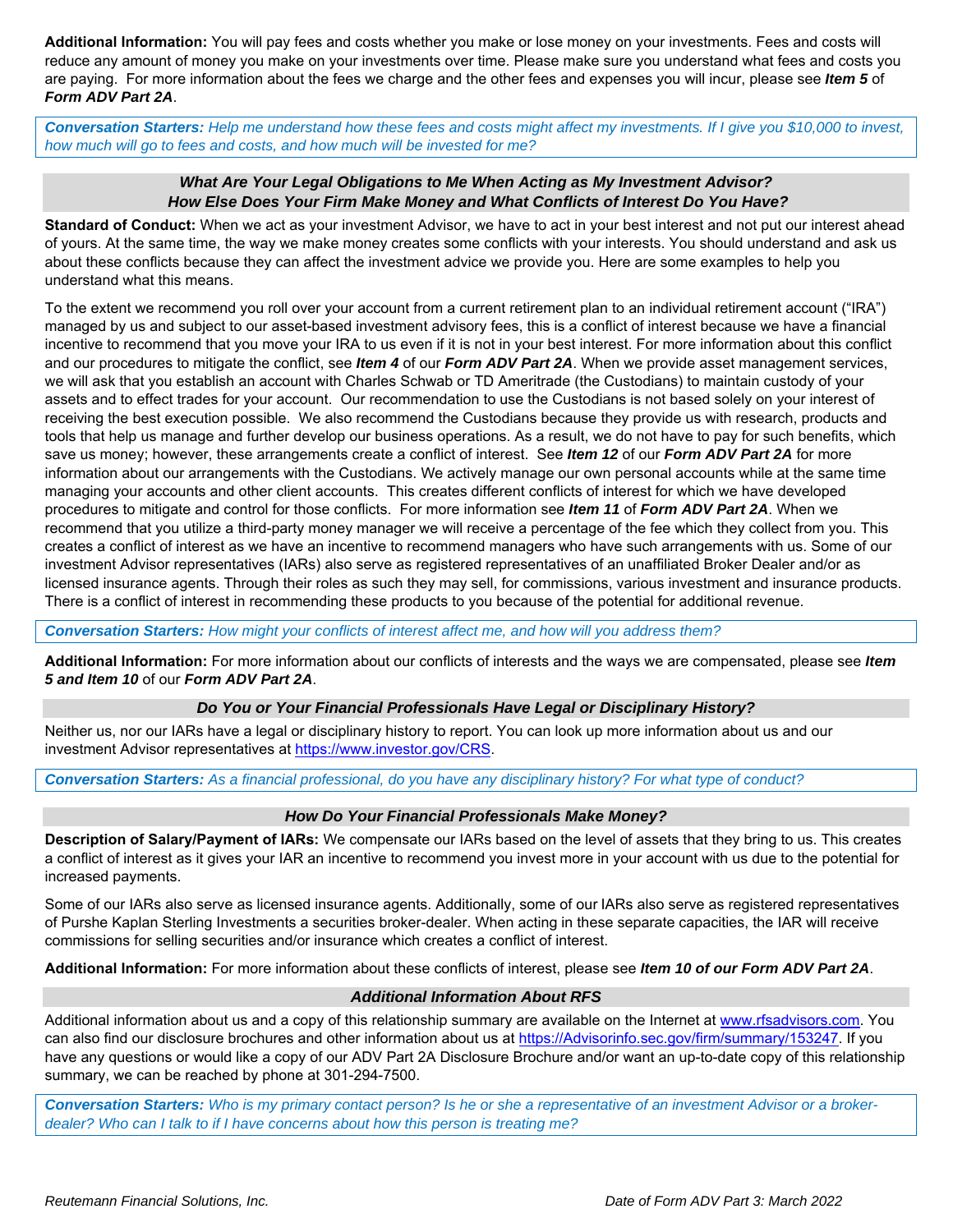# **Item 1 – Cover Page**

# **Reutemann Financial Solutions, Inc. (RFS) Form ADV Part 2A Disclosure Brochure**

Date of Brochure: April 2022

#### **Reutemann Financial Solutions, Inc. is headquartered at:**

**2273 Research Blvd., Suite 101 Rockville, MD 20850** 

Reutemann Financial Solutions also conducts business under the following:

#### **Research Financial Strategies**

2273 Research Blvd., Suite 101 Rockville, MD 20850 Ph: 301-294-7500 www.rfsadvisors.com

#### **KeyArx Capital Advisors**

101 Crawfords Corner Road, Suite 1300 Holmdel, NJ 07733 Ph: 732-983-9830

#### **Winston Paul Capital Management**

1934 Old Gallows Road, Suite 350 Tysons, VA 22182 Ph: 336-745-9726 www.WinstonPaul.com

This brochure provides information about the qualifications and business practices of Reutemann Financial Solutions, Inc. ("RFS"). If you have any questions about the contents of this brochure, please contact Valerie Alexander at 301-294-7500 or at valerie.alexander@rfsadvisors.com. The information in this brochure has not been approved or verified by the United States Securities and Exchange Commission or by any state securities authority.

\_\_\_\_\_\_\_\_\_\_\_\_\_\_\_\_\_\_\_\_\_\_\_\_\_\_\_\_\_\_\_\_\_\_\_\_\_\_\_\_\_\_\_\_\_\_\_\_\_\_\_\_\_\_\_\_\_\_\_\_\_\_\_\_\_\_\_\_\_\_\_\_\_\_\_\_\_\_\_\_\_\_

Additional information about RFS is also available on the Internet at www.adviserinfo.sec.gov. You can view our firm's information on this website by searching for our legal name Reutemann Financial Solutions, Inc., for any of our doing business as (DBA) names, or our firm CRD number **153247**. \*Registration as an investment advisor does not imply a certain level of skill or training.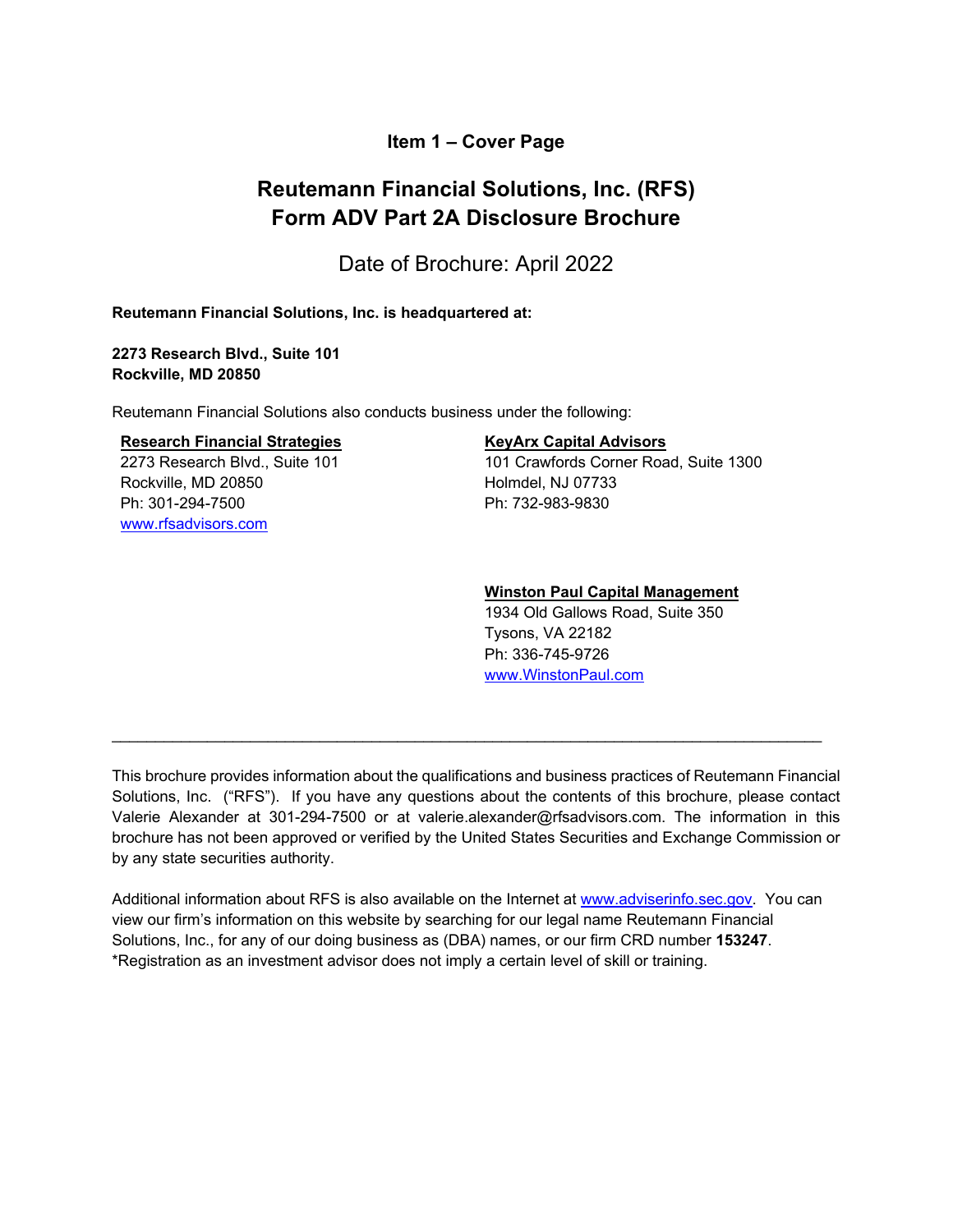#### **Item 2 – Material Changes**

This item discusses specific material changes that are made to the Disclosure Brochure and provides readers with a summary of such changes. Our last annual update for the Disclosure Brochure was in March 2021.

The material changes to this Disclosure Brochure since our last annual update includes the following:

1) For the Annual Amendment filing submitted in March 2022, we have updated the reported amount of our firm's asset under management to report the value of assets under management as of December 31, 2021. Please refer to *Item 4 - Advisory Business* for more details.

We will ensure that you receive a summary of material changes, if any, to this and subsequent disclosure brochures within 120 days after our fiscal year ends. We will ensure that you receive a summary of any material changes to this and subsequent Disclosure Brochures within 120 days after our fiscal year ends. Our fiscal year ends on December 31 so you will receive the summary of material changes no later than April 30 each year. At that time we will also offer or provide a copy of the most current Disclosure Brochure. We may also provide other ongoing disclosure information about material changes as necessary.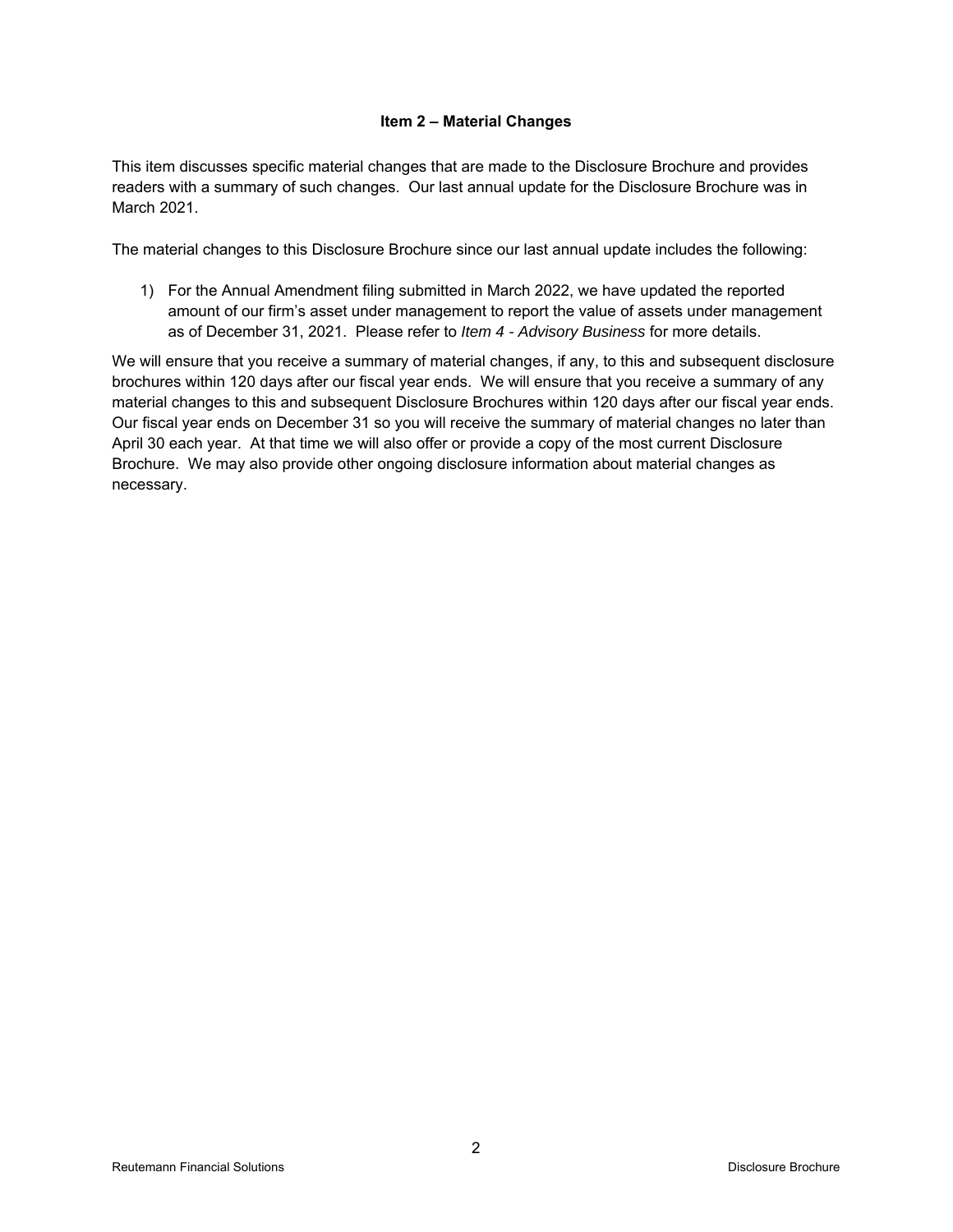# Item 3 - Table of Contents

| Item 11 - Code of Ethics, Participation in Client Transactions and Personal Trading  19 |  |
|-----------------------------------------------------------------------------------------|--|
|                                                                                         |  |
|                                                                                         |  |
|                                                                                         |  |
|                                                                                         |  |
|                                                                                         |  |
|                                                                                         |  |
|                                                                                         |  |
|                                                                                         |  |
|                                                                                         |  |
|                                                                                         |  |
|                                                                                         |  |
|                                                                                         |  |
|                                                                                         |  |
|                                                                                         |  |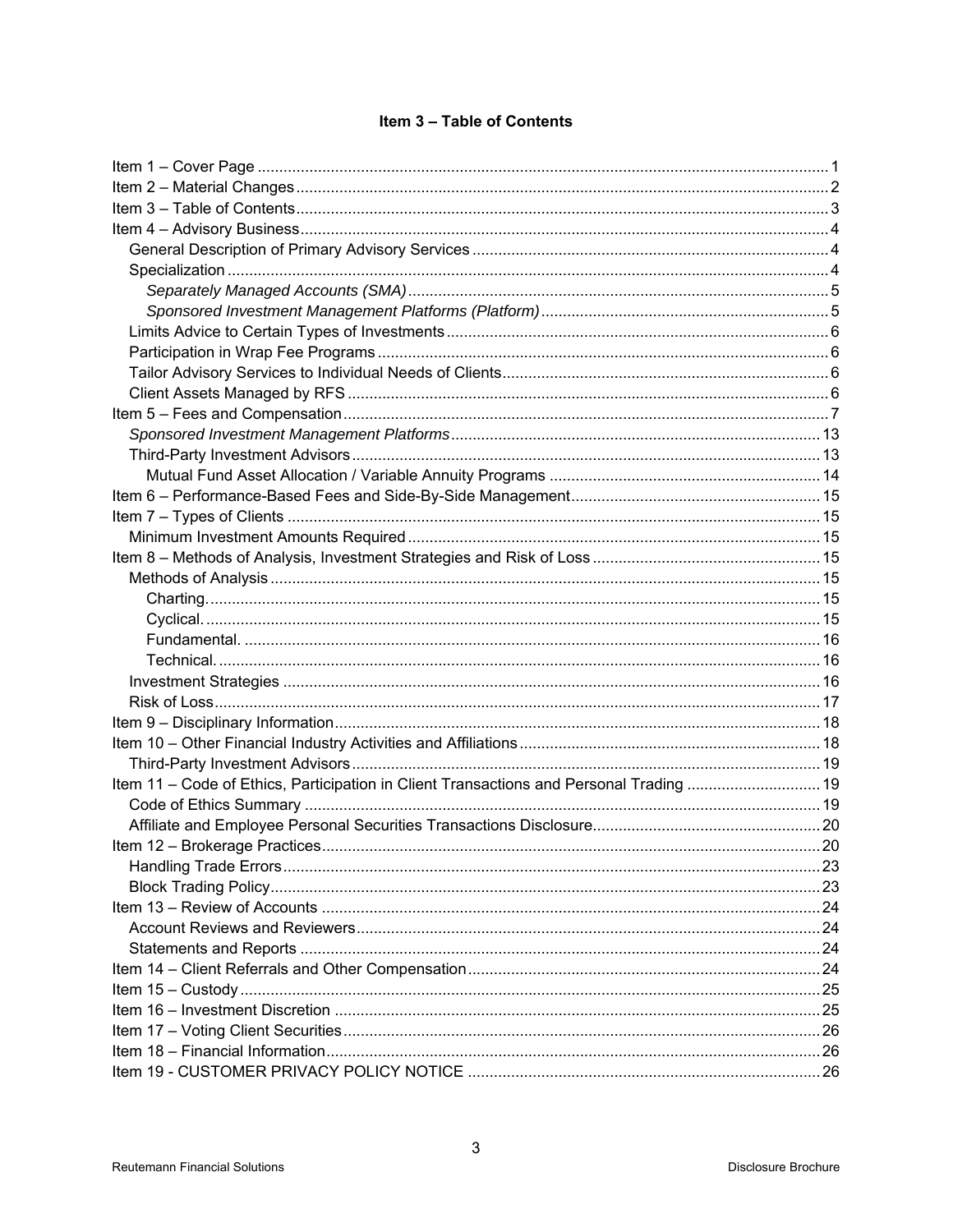#### **Item 4 – Advisory Business**

John F. Reutemann, Jr. started in the securities and investment business when he was a Senior at the University of Maryland in the fall of 1972, at which time he began working as a Registered Representative with a Bethesda, MD broker/dealer, IDS, the predecessor to American Express Financial Services. In the fall of 1977, he went "independent" and co-founded his own broker/dealer branch office and has been working as an "independent" in the investment industry ever since. In May 1995 he joined LPL Financial as a Registered Representative and Branch Manager, and as such was also an Investment Adviser Representative of LPL Financial's RIA, where he built a substantial fee-based investment advisory practice. In May 2010, at the encouragement of LPL Financial, Reutemann was part of the "Hybrid" program started by LPL to better serve its clients thru the 401(k) and retirement plans advice business. As such, Reutemann Financial Solutions was formed and registered as an independent investment adviser firm in May 2010. In August 2012 Reutemann ended his affiliation with LPL Financial to affiliate with Purshe Kaplan Sterling Investments (PKS), a registered broker/dealer, as a Registered Representative and Branch Manager. Reutemann Financial Solutions, Inc. and PKS are not affiliated companies.

Reutemann Financial Solutions, Inc. is an investment advisor registered with the United States Securities and Exchange Commission ("SEC") and is a corporation formed under the laws of the State of Maryland.

- John F. Reutemann, Jr. is the Chief Executive Officer of Reutemann Financial Solutions, Inc.
- Reutemann Financial Solutions, Inc. has been registered as an investment advisor since May 2010.

Our firm offers services through our network of investment advisor representatives ("Advisor Representatives" or "IARs"). IARs may have their own legal business entities whose trade names and logos are used for marketing purposes and may appear on marketing materials or client statements. The Client should understand that the businesses are legal entities of the IAR and not of our firm RFS. The IARs are under the supervision of our firm RFS, and the advisory services of the IAR are provided through RFS. We have the arrangement described above with the following Advisor Representatives:

Paul Cella, KeyArx Capital Advisors J Thomas Knight, Winston Paul Capital Management

# *General Description of Primary Advisory Services*

The RFS investment committee uses a variety of technical indicators including for example, average daily trading volume, high/low indicators, and the MACD. The exact combination and weighting of indicators used to make trading decisions is confidential and proprietary to the RFS business model

Our primary advisory services include Asset Allocation Services, Asset Management Services, ETF Trend Allocator Program and Financial Planning Services. A more detailed description of our advisory services is provided in *Item 5 – Fees and Compensation* so that clients and prospective clients can review the description of services and description of fees in a side-by-side manner.

# *Specialization*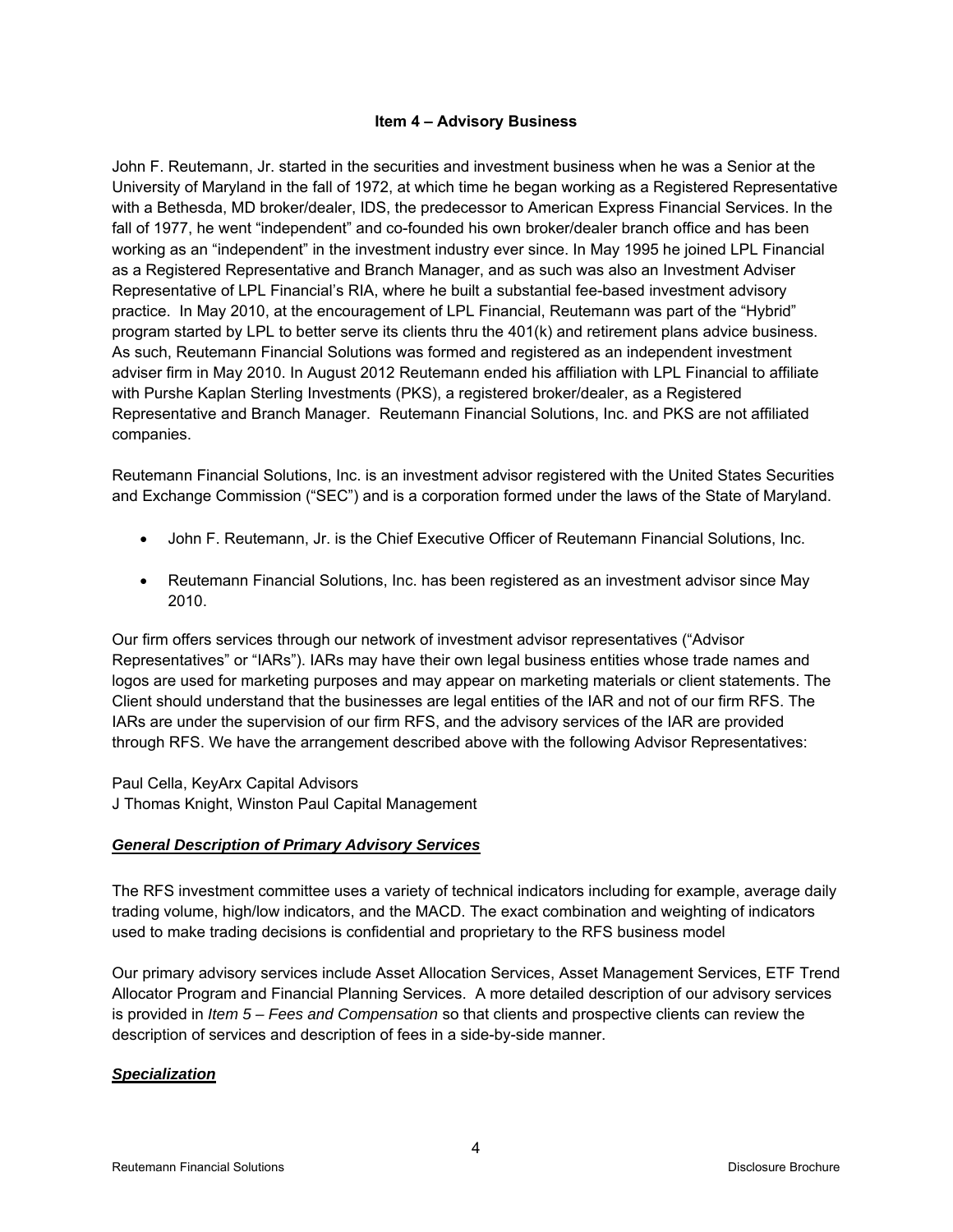RFS management believes that the core expertise of any registered investment adviser should be the pro-active management of risk and the protection of client capital. As such, we focus our money management services on technical analysis, risk mitigation, and a strong "sell-side" disciplined approach. RFS believes much of the industry has put this objective second to the "financial planning" process, and as such has produced a commoditized method of money management--the "buy and hold" pie chart, which RFS strongly rejects and considers to be a failed money management process.

# *Separately Managed Accounts (SMA)*

Clients may be referred to RFS by one of our investment adviser representatives or through unaffiliated independent investment advisors contractually engaged by RFS (also referred to as "Solicitors" throughout this brochure). We can also serve as sub-advisor to an unaffiliated independent investment advisor.

We are responsible for directing the investment of the portion of your funds and securities assigned to our firm using a limited power of attorney granted to RFS by you in our Investment Management Agreement. We do not receive compensation from commissions or other charges levied by the account's brokerage or custodial firm. We are compensated solely by the investment management fee as detailed in our Investment Management Agreement (see Item 5 of this brochure for more details regarding our fee procedures).

Typically, this service is structured so that RFS will serve as the sole investment advisor to the account. However, RFS may act as sub-advisor to an unaffiliated independent investment advisor.

# *Sponsored Investment Management Platforms (Platform)*

Clients may also gain access to RFS's management services through programs or investment platforms sponsored by unaffiliated investment advisors and/or broker-dealers. These programs may be lists of available investment managers, or general asset allocation programs. Through these programs or platforms, clients must establish an account directly with the program sponsor. RFS is then available to clients for selection as an independent money manager. Many of the terms and conditions of these programs are determined by the program sponsor. Through these programs, RFS will be available to clients for selection as an independent money manager.

Clients must establish an account directly with the program sponsor. All applicable contracts and account paperwork will be completed by the client with the assistance of the program sponsor representative. The program sponsor representative will obtain the necessary financial data from the client, assist the client in determining suitability, and help the client to set the appropriate investment objectives. The program sponsor will then provide all necessary information to RFS. The program sponsor representative will meet periodically to review the client's financial situation, investment objectives, and current portfolios and then make any necessary changes to the RFS portfolio strategy selection, and notify RFS of any changes to be made. A representative of the program sponsor will be responsible for providing the RFS disclosure brochure. Depending on the money manager program, a RFS client agreement may also be provided to the client.

RFS will have the power and authority, as granted by the client through the program sponsor contract, to make investment decisions over the portion of the client's assets delegated to RFS. However, RFS will not be responsible for executing transactions in the client's account. RFS will provide all trade instructions to the sponsor of the program who will be responsible for executing the recommendations of RFS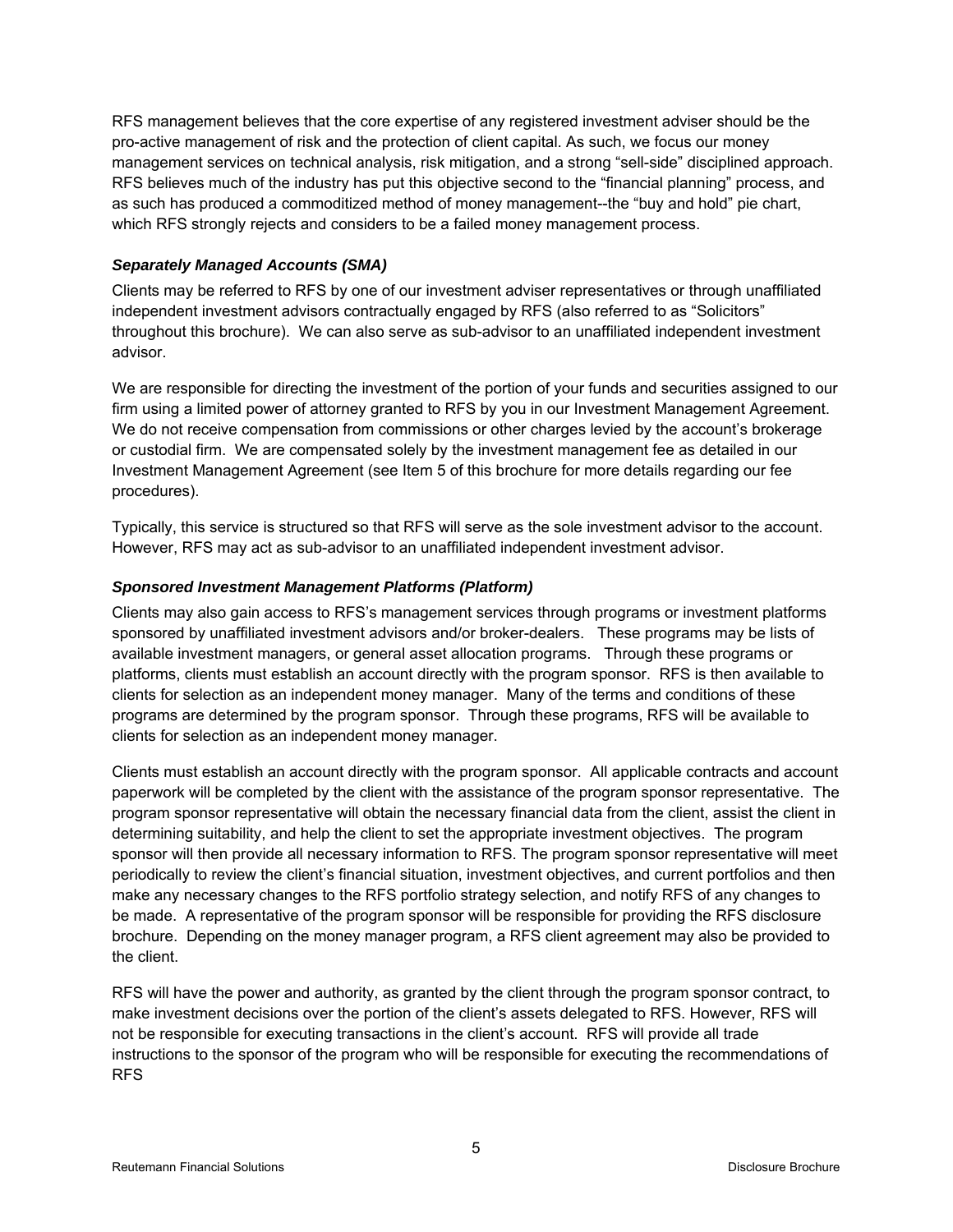Accounts established through a program sponsored by an unaffiliated investment advisor and/or brokerdealer will be held and cleared through a broker-dealer selected by the program sponsor, pursuant to a relationship between the sponsor and the clearing broker-dealer. The program sponsor reserves the right to designate alternative clearing and custody arrangements similar to those of its preferred clearing broker-dealer. Physical custody of funds and securities is maintained by the various clearing firms, not by RFS. As is the case with SMA accounts, clients accessing RFS through a Platform have the ability to impose reasonable restrictions on their accounts.

#### *Limits Advice to Certain Types of Investments*

RFS provides investment advice on the following types of investments:

- No-Load (i.e. no trading fee) and Load-Waived (i.e. trading fee waived) Mutual Fund Shares
- Exchange-listed securities (i.e. stocks)
- Securities traded over-the-counter (i.e. stocks)
- Fixed income securities (i.e. bonds)
- Closed-End Funds and Exchange Traded Funds (ETFs)
- Certificates of deposit
- Municipal securities
- Variable life insurance
- Variable annuities
- United States government securities

RFS does not provide advice on foreign issues, warrants, corporate debt securities, commercial paper, options contracts on securities and commodities, futures contracts on tangibles and intangibles or hedge funds and other types of private (i.e. non-registered) securities.

When providing asset management services through our ETF Trend Allocator Program, RFS typically constructs each client's account holdings using ETFs to build diversified portfolios. It is not RFS' typical investment strategy to attempt to time the market but we may increase cash holdings modestly as deemed appropriate, based on your risk tolerance and our expectations of market behavior. We may modify our investment strategy to accommodate special situations such as low basis stock, stock options, legacy holdings, inheritances, closely held businesses, collectibles, or special tax situations. *(Please refer to Item 8 – Methods of Analysis, Investment Strategies and Risk of Loss for more information.)* 

#### **Participation in Wrap Fee Programs**

RFS does not participate in a wrap-fee program.

#### **Tailor Advisory Services to Individual Needs of Clients**

Our services are always provided based on the individual needs of each client. This means, for example, that you are given the ability to impose restrictions on the accounts we manage for you, including specific investment selections and sectors. We work with each client on a one-on-one basis through interviews and questionnaires to determine the client's investment objectives and suitability information.

#### **Client Assets Managed by RFS**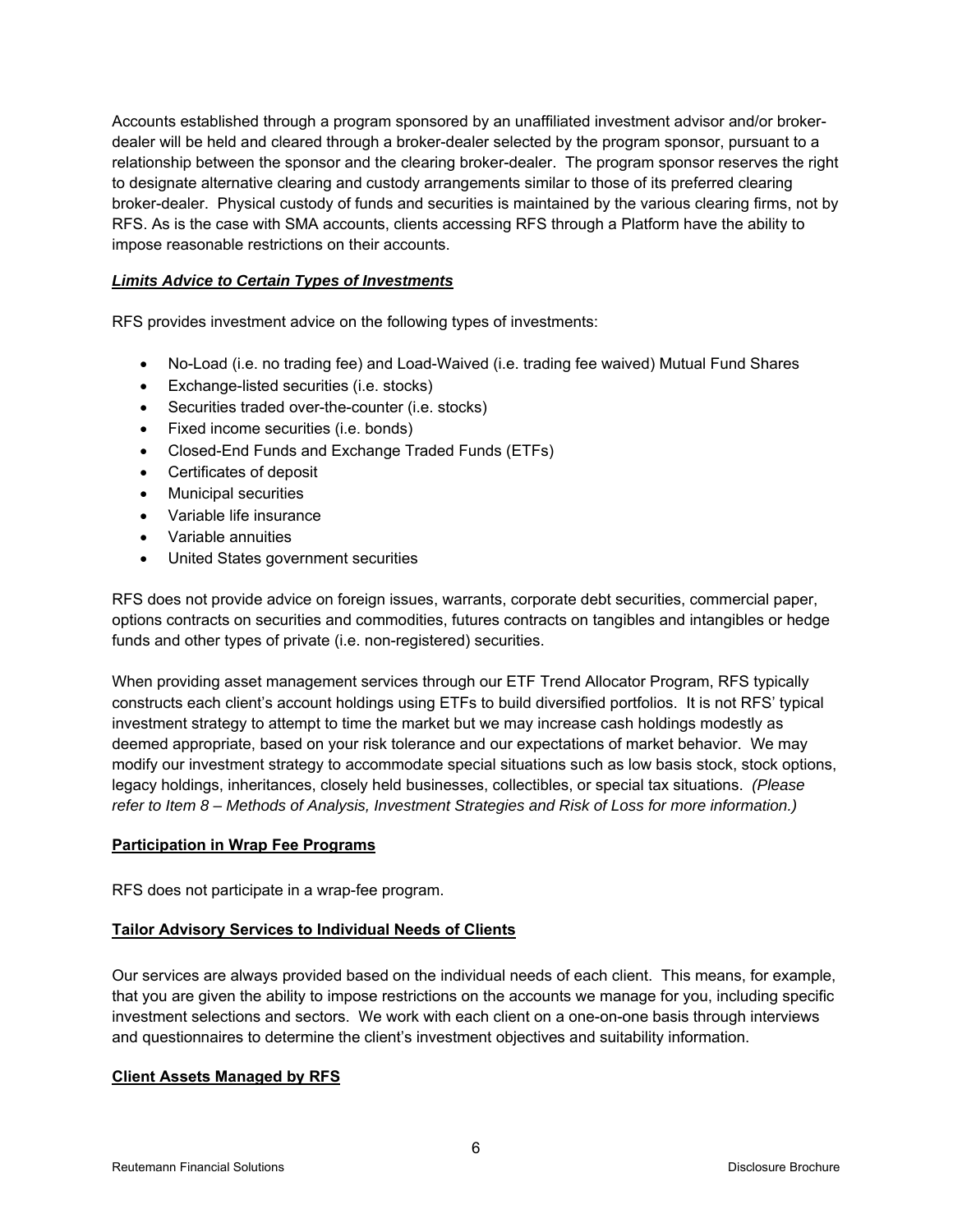The amount of clients' assets managed by RFS totaled approximately \$419,891,507 as of December 31, 2021. All of these assets are managed on a discretionary basis.

#### **Item 5 – Fees and Compensation**

In addition to the information provide in *Item 4 – Advisory Business*, this section provides additional details regarding our firm's services along with descriptions of each service's fees and compensation arrangements.

# **FINANCIAL PLANNING SERVICES**

# **Plans**

RFS offers financial planning services in the form of written or oral financial plans that can be either comprehensive or segmented (modular). To begin the financial planning process, the IARs will meet with you to determine your goals and objectives and to discuss the services that RFS can provide to assist in those goals and objectives. There is no charge for this initial meeting and you are under no obligation to contract with RFS for advisory services at that time. Once the IARs have received all information and documentation to prepare the requested plan, they will attempt to have the plan prepared and presented to you no more than one month later.

Fees for financial plans can be charged as either an hourly fee, a fixed fee or as a percentage of the client's net worth or annual income. The IARs have sole discretion to determine the billing method. For hourly fees, the charge will generally not exceed \$500 per hour. The IARs will provide you with an estimate of the time needed to complete the services. If more time is needed to complete the plan than the original estimate, the IARs will request your permission before proceeding with any additional work. You will be charged the actual time expended on the plan. If you are charged on a fixed fee basis, the fee will generally not exceed \$5,000. Fees charged as a percentage of your net worth or annual income will generally range from 0.5%-2.0%.

All fees are negotiable based upon the complexity of your situation, the services requested and the IAR providing the services. A retainer of one-half of the quoted fee will be due at the time the client agreement is signed, with the remainder due upon presentation of the plan to you. Fees will be billed directly to you and remainder balances are due upon receipt of a billing statement from RFS.

Financial planning services terminate upon presentation of the plan to you. However, either party can terminate services at any time by providing written or oral notice to the other party. If oral notice is provided, a written confirmation is required. Termination will be effective immediately upon receipt of such notice. If services are terminated within five business days of signing the client agreement, services will be terminated without penalty. You will be responsible for the time expended to the date of termination and RFS will provide you with a billing statement detailing the prorated charge or prorated refund due.

You are under no obligation to use RFS or its IARs to implement financial planning recommendations and/or the purchase of financial products and services. You may work with any financial professional they choose. If you choose to implement financial planning advice through RFS, you must select one of the other advisory programs detailed in this brochure and there will be additional advisory fees charged for participation in that other advisory program. You may also work with the IARs in their separate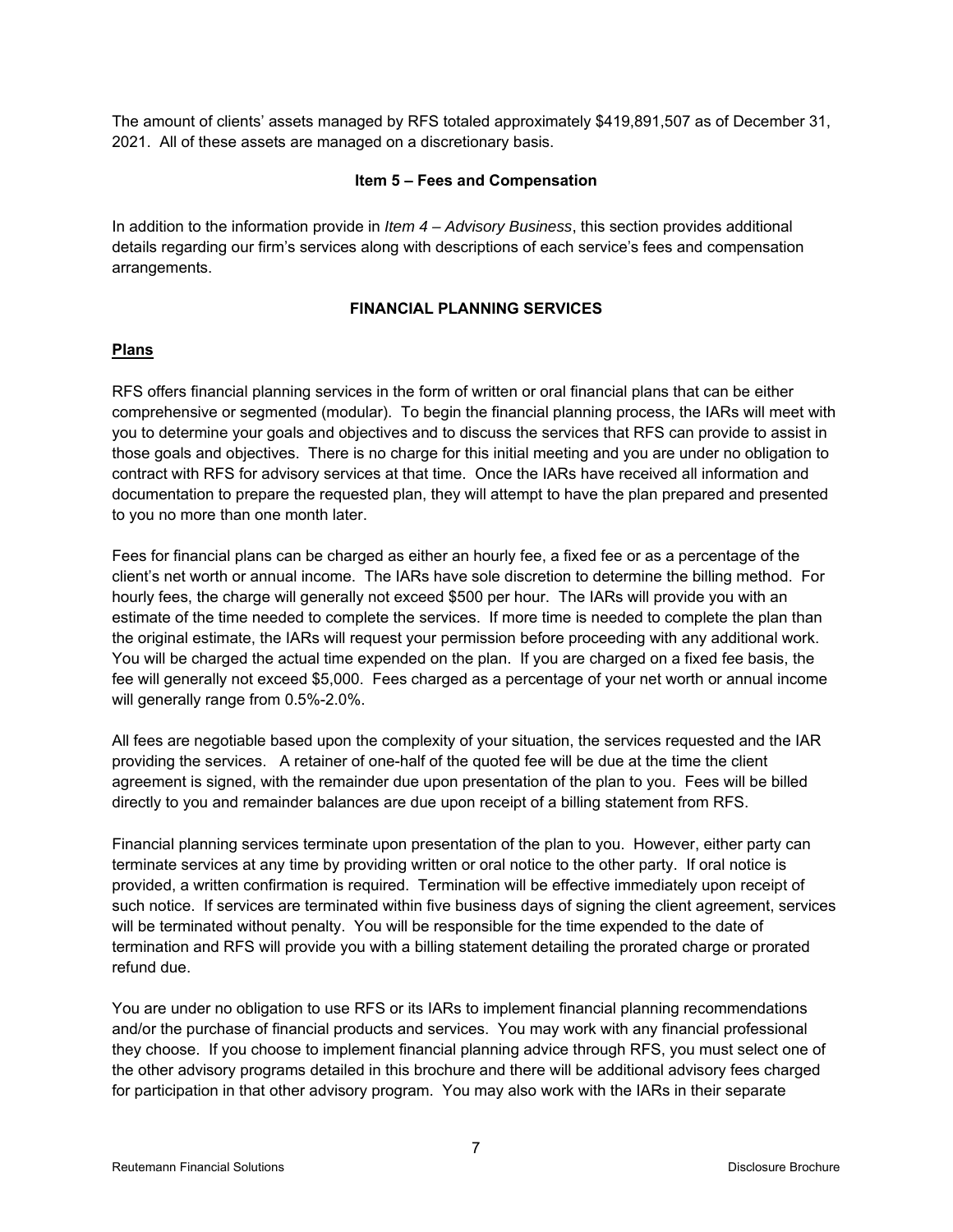capacities registered representatives of PKS and/or as independent insurance agents. When doing so, the IARs will earn commissions in addition to the financial planning fees charged by RFS.

# **Consultations**

You may also contract with RFS for consultations on any topic(s) of interest to them. There is no charge for an initial one-hour meeting with the IARs. You and the IARs will together determine whether consultations require more than the initial one-hour meeting, and a client agreement will be required if you wish to continue. You will have the final determination as to the actual length of the consultation services.

Fees for consultations can be charged as either an hourly fee or a fixed fee. The IARs will have sole discretion to determine the billing method. For hourly fees, the charge will generally not exceed \$500 per hour. The IARs will provide you with an estimate of the time needed to complete the services. If more time is needed to complete the plan than the original estimate, the IARs will request permission from you before proceeding with any additional work. You will be charged the actual time expended on the consultations. If you are charged on a fixed fee basis, the fee will generally not exceed \$5,000. Fees are negotiable based upon the complexity of your situation, the services requested and the IAR providing the services. A retainer of one-half of the quoted fee will be due at the time the client agreement is signed, with the remainder due upon presentation of the plan. Fees will be billed directly to you and remainder balances are due upon receipt of a billing statement from RFS.

Services terminate upon completion of the requested consultations. However, either party can terminate services at any time by providing written or oral notice to the other party. If oral notice is provided, a written confirmation is required. Termination will be effective immediately upon receipt of such notice. If services are terminated within five business days of signing the client agreement, services will be terminated without penalty. You will be responsible for the time expended to the date of termination and RFS will provide you with a billing statement detailing the prorated charge or prorated refund due.

# **Seminars**

RFS offers educational and informational seminars at no charge. Seminars are always offered on an impersonal basis and will not focus on the individual needs of participants.

# **Newsletters**

RFS provides weekly commentaries and monthly newsletters to both current and prospective clients. There is no charge, although the monthly newsletter is by subscription only. All communications are general and informational in nature and there is no specific products discussed or recommended.

# **ASSET ALLOCATION SERVICES**

RFS offers retirement planning and asset allocation advice to participants in benefit plans (e.g., 401(k) plans, pension plans, profit sharing plans, etc.). When providing these services, the IARs will review the client's financial situation, goals and objectives as well as the investment opportunities available in the plan and will make asset allocation recommendations for the holdings in your individual plan account. RFS and its IARs will provide ongoing monitoring of your individual plan account and make recommendations regarding the reallocation of existing assets in the plan account. Depending upon the plan and the qualified custodian holding your account, the IARs may implement transactions resulting from their recommendations or you may be solely responsible for implementing transactions. If the IARs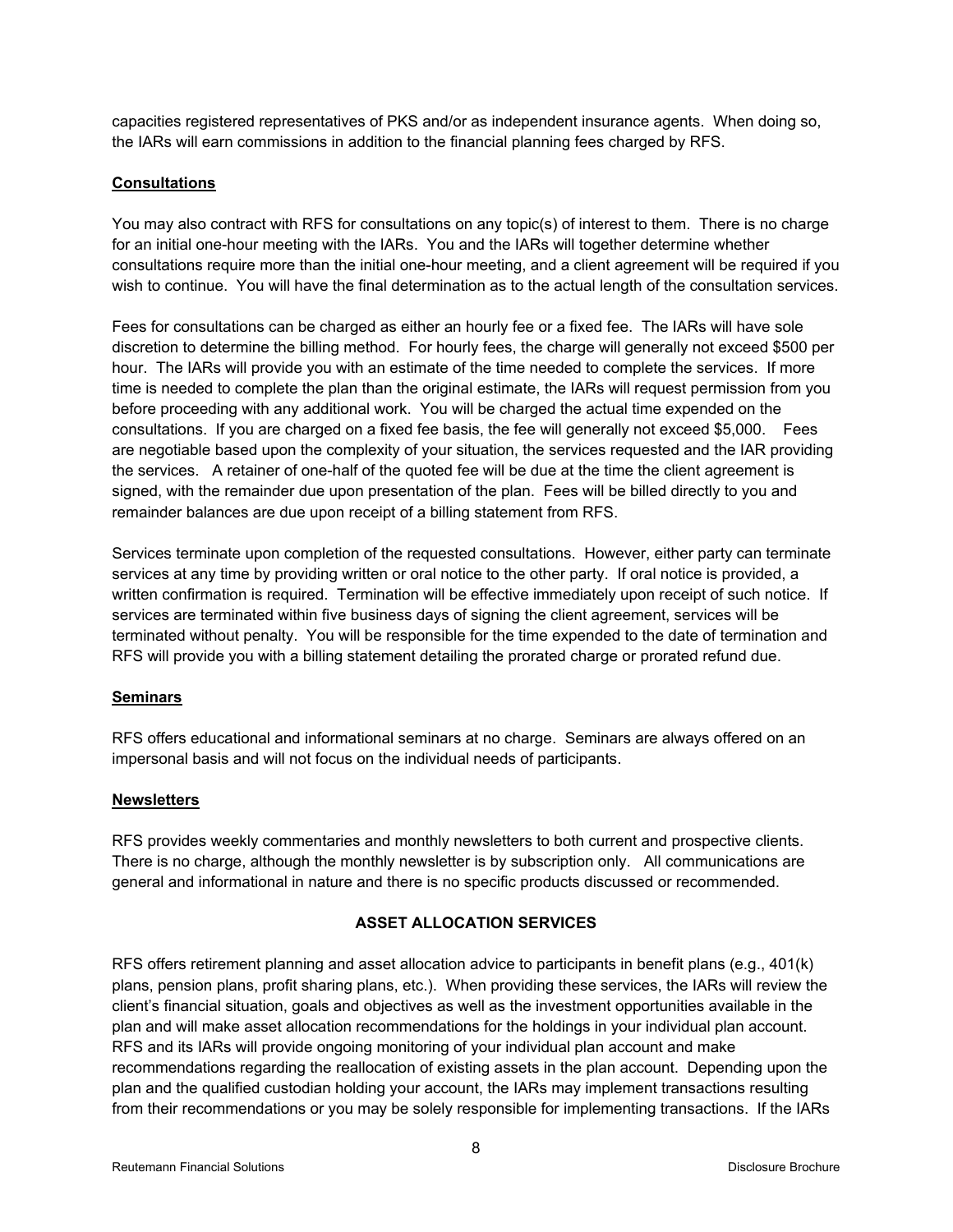implement transactions, the advisory services provided will be considered management services and you will be required to provide the IARs with the trading authority and/or discretionary authority over the account assets as required by the account custodian. If you implement transactions, the advisory services will not be considered management services and the IARs will not have any trading or discretionary authority over the account.

Fees for asset allocation services will be billed quarterly in advance and can be charged as either an hourly fee or a fixed fee. The IARs will have sole discretion to determine the billing method. For hourly fees, the charge will generally not exceed \$500 per hour. If you are charged on a fixed fee basis, the fee will generally not exceed \$10,000 per year. Fees are negotiable based upon the complexity of your situation, the actual services requested and the IAR providing the services.

For services considered managed asset allocation services (where the IARs implement trades), you can elect to either have fees deducted from their account or billed directly. If fees are deducted from your account, you will be required to provide the custodian with written authorization to have fees deducted from the account and paid to RFS. Prior to fees being deducted from an account (and at the same time a billing statement is sent to the custodian), RFS will send you an invoice documenting the amount that will be deducted, the manner in which the fee was calculated, any adjustments to the fee and an explanation of any such adjustments. The custodian will send you a quarterly statement showing all disbursements from the account, including any advisory fees deducted. If fees are billed directly, RFS will send you a billing statement and fees are payable immediately upon receipt of the statement.

Fees for non-management asset allocation services (where you implement trades) will be billed directly to you and will be payable upon receipt of a billing statement from RFS.

Asset allocation services are considered ongoing although either party can terminate services at any time by providing written or oral notice to the other party. If oral notice is provided, a written confirmation is required. Termination will be effective immediately upon receipt of such notice unless the parties agree to a specific effective date. If services are terminated within five business days of signing the client agreement, services will be terminated without penalty. You will be responsible for the time the account was open to the effective date of termination and RFS will provide a billing statement detailing the prorated refund due to you.

# **ASSET MANAGEMENT**

RFS offers asset management services, which involves RFS providing you with continuous and ongoing supervision over your specified accounts.

For the provision of asset management services, you must appoint our firm as your investment adviser of record on specified accounts (collectively, the "Account"). The Account consists only of separate account(s) held by qualified custodian(s) under your name. The qualified custodians maintain physical custody of all funds and securities of the Account, and you retain all rights of ownership (e.g., right to withdraw securities or cash, exercise or delegate proxy voting and receive transaction confirmations) of the Account.

The Account is managed by us based on your financial situation, investment objectives and risk tolerance. We actively monitor the Account and provide advice regarding buying, selling, reinvesting or holding securities, cash or other investments of the Account.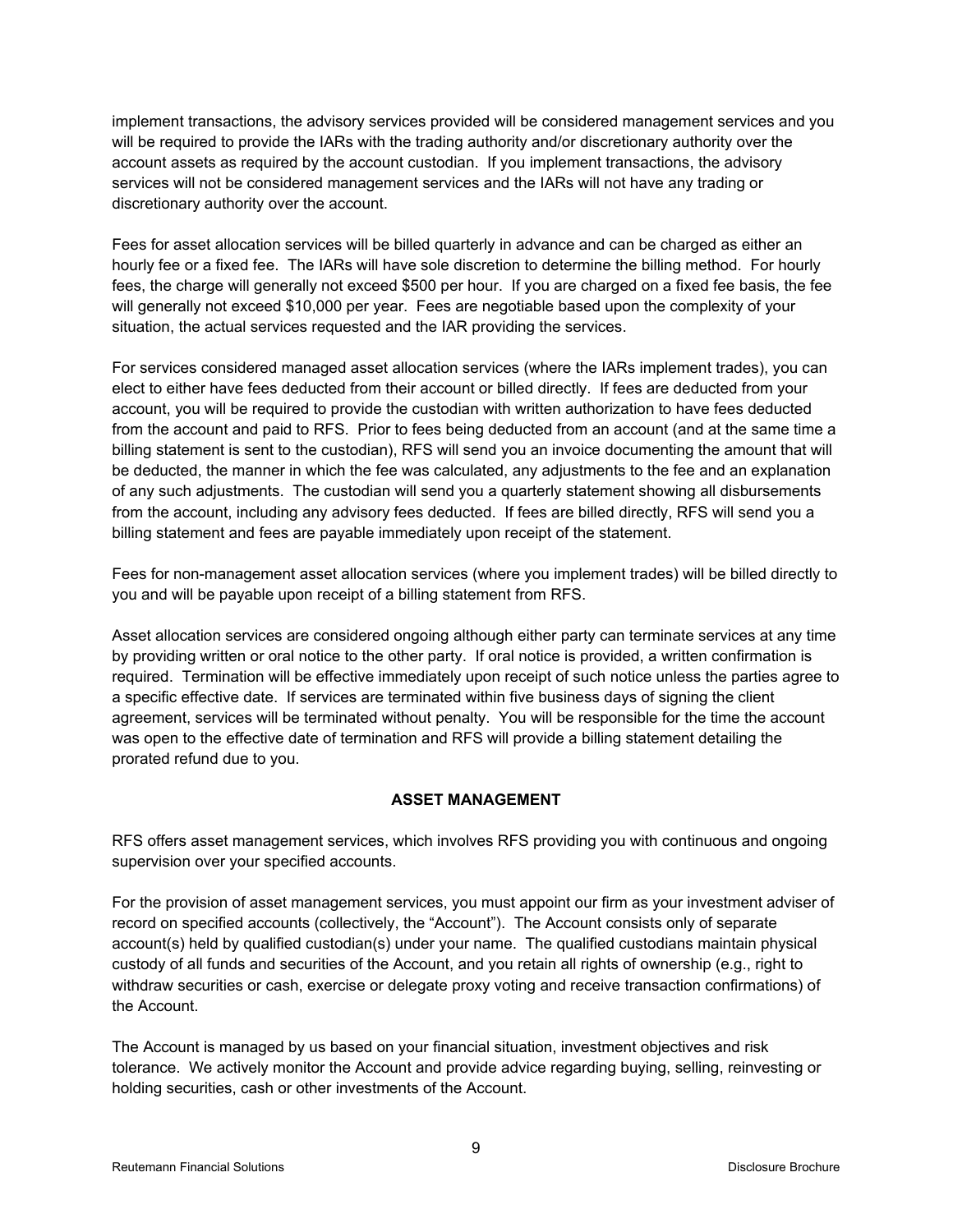We will need to obtain certain information from you to determine your financial situation and investment objectives. You will be responsible for notifying us of any updates regarding your financial situation, risk tolerance or investment objective and whether you wish to impose or modify existing investment restrictions; however, we will contact you at least annually to discuss any changes or updates regarding your financial situation, risk tolerance or investment objectives. We are always reasonably available to consult with you relative to the status of your Account. You have the ability to impose reasonable restrictions on the management of your accounts, including the ability to instruct us not to purchase certain securities.

It is important that you understand that we manage investments for other clients and may give them advice or take actions for them or for our personal accounts that is different from the advice we provide to you or actions we take for you. We are not obligated to buy, sell or recommend to you any security or other investment that we may buy, sell or recommend for any other clients or for our own accounts.

Conflicts may arise in the allocation of investment opportunities among accounts that we manage. We strive to allocate investment opportunities believed to be appropriate for your account(s) and other accounts advised by our firm among such accounts equitably and consistent with the best interests of all accounts involved. However, there can be no assurance that a particular investment opportunity that comes to our attention will be allocated in any particular manner. If we obtain material, non-public information about a security or its issuer that we may not lawfully use or disclose, we have absolutely no obligation to disclose the information to any client or use it for any client's benefit.

Fees charged for our asset management services are charged based on a percentage of assets under management, billed in advance (at the start of the billing period) on a quarterly calendar basis and calculated based on the fair market value of your account as of the last business day of the previous billing period. Fees are prorated (based on the number of days service is provided during the initial billing period) for your account opened at any time other than the beginning of the billing period. If asset management services are commenced in the middle of the billing period, then the prorated fee for that billing period is based on the value of the Account when services commence and is due immediately and will be deducted from Account when services commence.

The asset management services continue in effect until terminated by either party (i.e., RFS or you) by providing written notice of termination to the other party. Any prepaid, unearned fees will be promptly refunded by RFS to you. Fee refunds will be determined on a pro rata basis using the number of days services are actually provided during the final period.

Fees charged for our asset management services are negotiable based on the market value of the account, asset types, your financial situation and trading activity.

The annual fee for asset management services will be between 0.50% and 3.00%. There is a minimum account size of \$50,000 although RFS may grant exceptions to this minimum upon request.

RFS believes that its annual fee is reasonable in relation to: (1) services provided and (2) the fees charged by other investment advisers offering similar services/programs. However, our annual investment advisory fee may be higher than that charged by other investment advisers offering similar services/programs. In addition to our compensation, you may also incur charges imposed at the mutual fund level (e.g., advisory fees and other fund expenses).

The investment advisory fees will be deducted from your account and paid directly to our firm by the qualified custodian(s) of your account. You will authorize the qualified custodian(s) of your account to deduct fees from your account and pay such fees directly to our firm.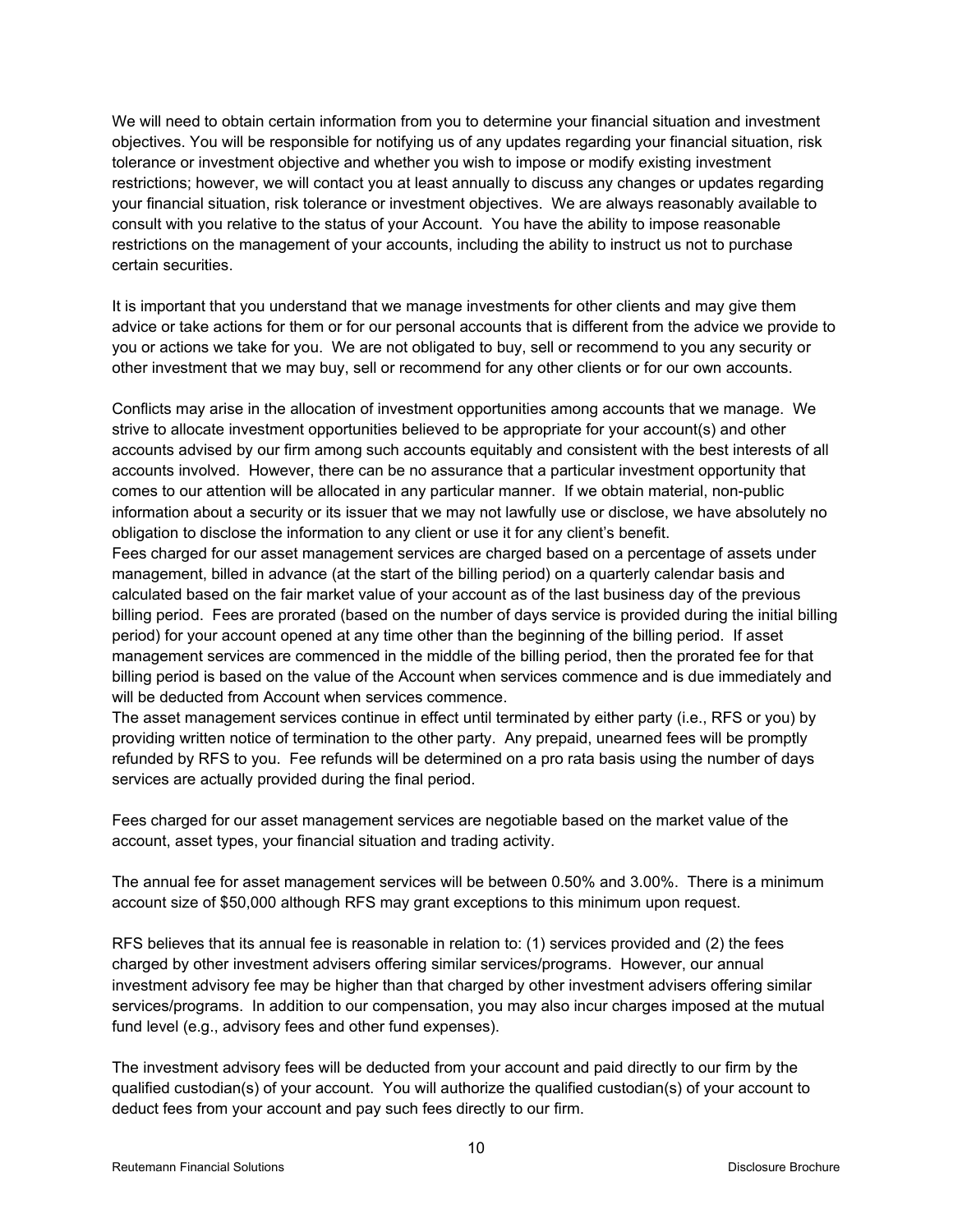You should review your account statements received from the qualified custodian(s) and verify that appropriate investment advisory fees are being deducted. The qualified custodian(s) will not verify the accuracy of the investment advisory fees deducted.

Brokerage commissions and/or transaction ticket fees charged by the qualified custodian are billed directly to you by the qualified custodian. RFS may receive a portion of such fees from you or the qualified custodian. In addition, you may incur certain charges imposed by third parties other than RFS in connection with investments made through your account including, but not limited to, mutual fund sales loads, 12(b)-1 fees and surrender charges, variable annuity fees and surrender charges, IRA and qualified retirement plan fees, and charges imposed by the qualified custodian(s) of your account. Management fees charged by RFS are separate and distinct from the fees and expenses charged by investment company securities that may be recommended to you. A description of these fees and expenses are available in each investment company security's prospectus.

# **ETF TREND ALLOCATOR PROGRAM**

RFS is the sponsor of the ETF Trend Allocator Program (ETF Program). Effective August 2012, RFS will primarily use Schwab Advisor Services for any new accounts to be provided services via the ETF Program. On an exception basis, RFS may provide the ETF Trend Allocator Program services to accounts established at a broker/dealer or custodian other than Schwab. Through the ETF Program, RFS provides investment management services, including providing continuous investment advice to you and making investments for you based on your individual needs. Through this service, RFS offers a customized and individualized investment program for you. A specific asset allocation strategy and investment risk profile is crafted to focus on your specific goals and objectives. The Risk profile will define your risk tolerance and investment objective. The Risk profile should be updated regularly, but at a minimum every 2 years.

ETF Program accounts are generally established at Schwab, which will act in the capacity as a registered broker/dealer, member FINRA/SIPC. Schwab is registered as an investment advisor with the SEC, but does not serve as an investment advisor for RFS' clients through the ETF Program. See **Item 12, Brokerage Practices**, for additional discussion on our recommendation and use of Schwab or another designated broker/dealer or custodian will provide clearing, custody and other brokerage services for accounts established through the ETF Program. You will be required to establish a brokerage account(s) at a qualified custodian (typically through Schwab Advisor Services). Separate accounts are maintained for each client. You retain all rights of ownership of your accounts (e.g., the right to withdraw securities or cash, exercise or delegate proxy voting, and receive transaction confirmations).

We assist you in establishing a managed account at Schwab or another qualified custodian that you have selected. The qualified account custodian maintains custody of your funds and securities. We do not act as custodian and do not have direct access to your funds and securities except to have advisory fees deducted from your account with your prior written authorization.

ETF Program accounts allow you to authorize RFS to purchase and sell on a discretionary basis portfolios consisting of securities and investments. Portfolio holdings may include equity securities, certificates of deposit, municipal securities, investment company securities (mutual funds, variable annuities, and variable life insurance), and United States government securities. RFS may limit its discretion with respect to the client account and the securities eligible to be purchased for the client account.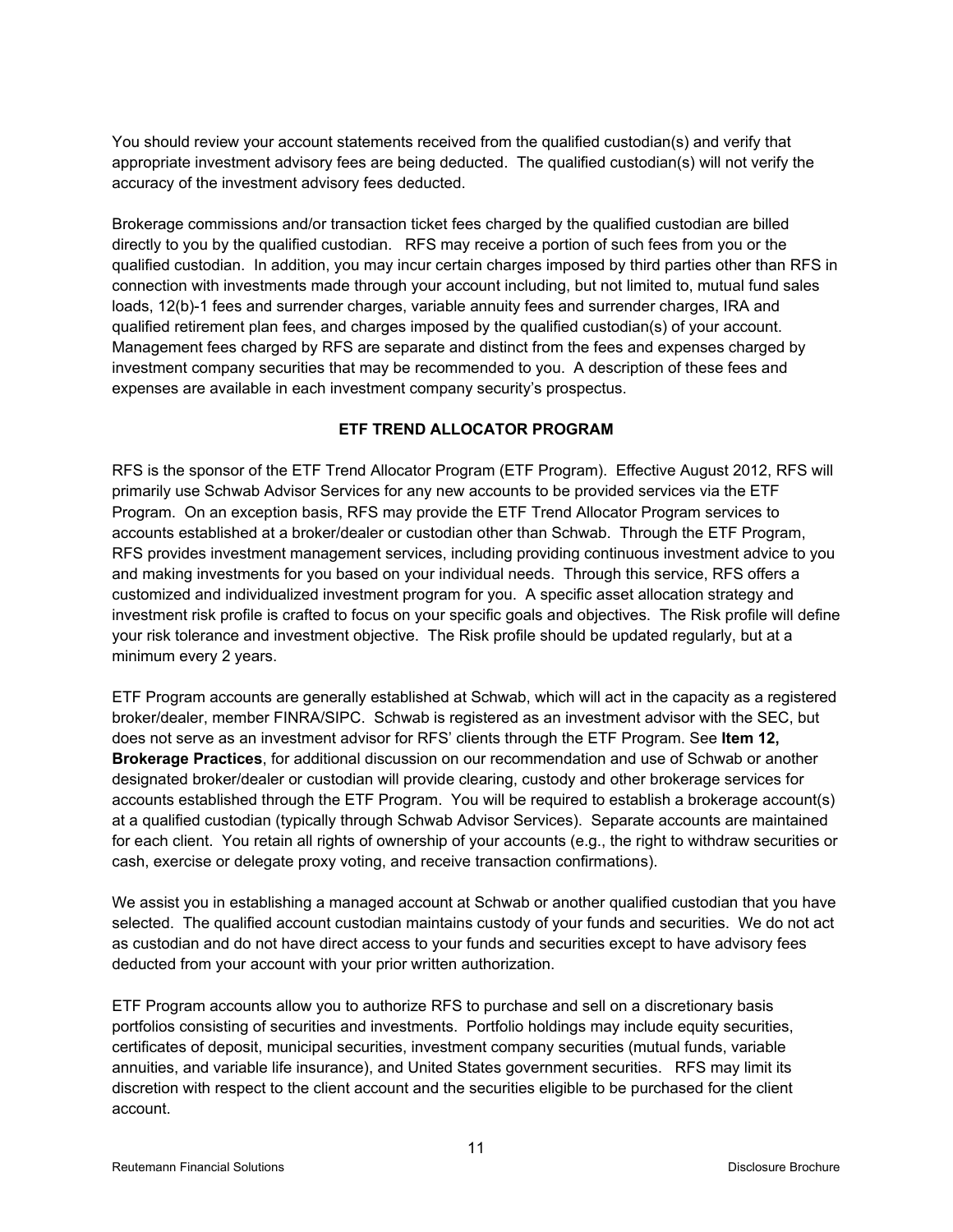During any month that there is activity in the ETF Program account, you will receive a monthly account statement from the account custodian showing account activity as well as positions held in the account at month end. Additionally, you will receive a confirmation of each transaction that occurs within the ETF Program account unless the transaction is the result of a systematic purchase, redemption or exchange. You will also receive a detailed quarterly report showing performance, positions, and activity. If your account is custodied at Schwab, all account data and statements are also available on-line through the account view portal that is provided through Schwab.

The annual investment advisory fee charged will vary between 0.50% - 3.0% of the assets held in the account and is negotiable with you depending on the market value of the account, asset types, your financial situation and trading activity. The annual fee will be divided and payable quarterly in advance through a direct debit in your account. RFS is responsible for calculating and debiting all fees from client accounts or RFS may contract with the account custodian for assistance with the calculation and debit of our management fees from your account. You must provide the account custodian with written authorization to debit advisory fees from your accounts and pay such fees to RFS. Fees are based on the account's asset value as of the last business day of the prior calendar quarter. Fees for accounts opened at any time other than the beginning of a quarter will be prorated based on the number of days remaining in the initial quarter.

Prior to engaging RFS to provide investment management services, you will be required to enter into a formal investment advisory agreement with RFS setting forth the terms and conditions, including the amount of investment advisory fees, under which RFS will manage your assets and a separate custodial/clearing agreement with the account custodian.

In an ETF Program account, in addition to the investment advisory fee, you will pay certain transaction charges to defray the costs associated with trade execution. These costs are set out in the brokerage account and application agreement that you will separately execute with the account custodian. The minimum account size to open an ETF Program account is \$50,000, although RFS may grant exceptions to this minimum upon request.

You may incur certain charges imposed by third parties other than RFS in connection with investments made through the account including, but not limited to, 12b-1 fees and surrender charges, and IRA and qualified retirement plan fees. Management fees charged by RFS (which include transaction and execution fees charged by the account custodian for ETF Program accounts) are separate and distinct from the fees and expenses charged by investment company securities that may be recommended to you. A description of these fees and expenses are available in each investment company security's prospectus. The IARs of RFS, in their separate capacity as registered representatives of PKS may retain a portion of the commissions charged to you. These commissions may include 12b-1 fees, surrender charges and IRA and qualified retirement plan fees.

The ETF Program may cost you more or less than if the assets were held in a traditional brokerage account. In a brokerage account, you are charged commissions for each transaction, and the representative has no duty to provide ongoing advice with respect to the account. If you plan to follow a buy and hold investment strategy for the account or do not wish to purchase ongoing investment advice or management services, you should consider opening a brokerage account rather than an ETF Program account.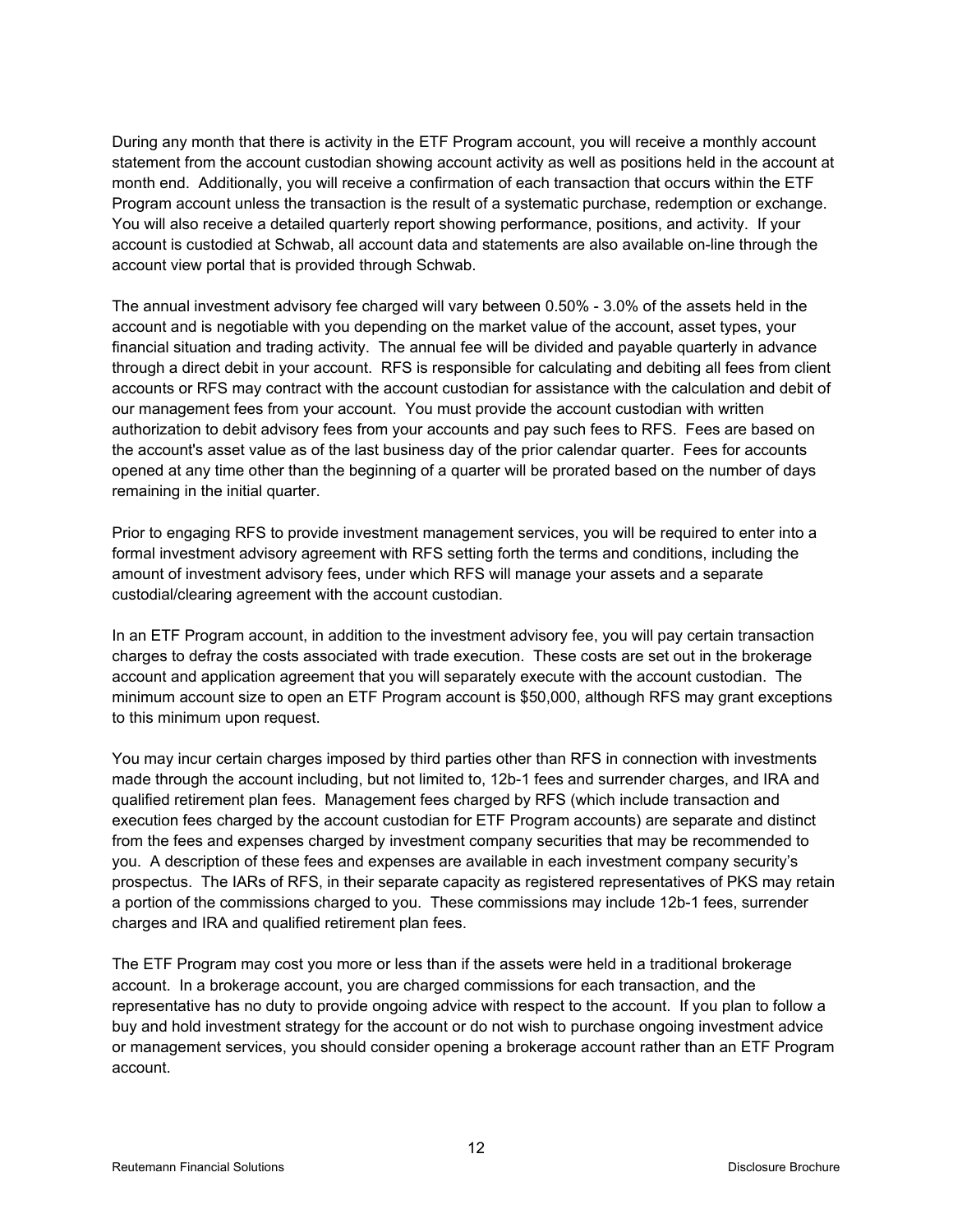Either party may terminate the agreement for services at any time. If services are terminated within five business days of executing the agreement, services will be terminated without penalty and a full refund of all fees paid in advance will be provided. If services are terminated after the initial five day period, RFS will provide you with a prorated refund of fees paid in advance. The refund will be based on the number of days service was actually provided during the final billing period. Termination will be effective from the time the other party receives written notification or such other time as may be mutually agreed upon, subject to the settlement of transactions in progress and the final refund of advisory fees. There will be no penalty charge upon termination.

This section is intended to be a summary of the ETF Program. All clients contracting for ETF Program services will be provided with a copy of the disclosure brochure.

#### *Sponsored Investment Management Platforms*

Participants in a platform program will pay an annualized investment management fee to RFS generally not to exceed *1.00%* of the assets under our management.

Depending on the program, RFS' fee will either be charged in addition to the overall program fee charged to a client or included in the program fee charged to the client. When RFS' annual fee for investment management services is separate from and in addition to the program fee, the fee rate is determined by each client's Investment Management Agreement with RFS, RFS' investment management fees are nonnegotiable.

In accordance with the program sponsor's billing arrangements, RFS may provide the program sponsor, broker-dealer, or account custodian a quarterly invoice. RFS' fees are then billed and collected by the program sponsor, broker-dealer, or account custodian and remitted directly to RFS Clients should refer to the program sponsor's disclosure brochure and contract for a full description of all fees and billing arrangements related to the program.

Fees for accounts managed by RFS on a broker-dealer's or custodian's platform will be calculated and collected by RFS and a portion may be paid to the referring Investment Advisor Representative. In those cases, any other fees or costs, such as a platform fee or trading costs, is deducted and retained by the platform sponsor. RFS is not a party to, and does not participate in, such fees.

The process for removing RFS as a sub-advisor or money manager on a Platform must comply with the procedures established by the Platform sponsor. Typically, such procedures will be detailed in the Platform client agreement. Therefore, please refer to the Platform agreement and other materials for specific procedures to remove RFS as a sub-advisor.

# *Third-Party Investment Advisors*

RFS has arrangements with third-party investment advisors for which investment advisor representatives may act as solicitors. A third-party investment advisor manages client accounts in accordance with the disclosure set forth in the third-party investment advisor's disclosure documents. The third-party investment advisor will typically assume discretionary authority over the account. RFS and its representatives will not manage or obtain discretionary authority over the assets in accounts participating in these third-party investment advisor programs.

Fees may be negotiated within limits set by the third-party investment advisor. Fees generally range from 10 basis points (.10%) to 270 basis points (2.70%) annually, depending upon the program selected, the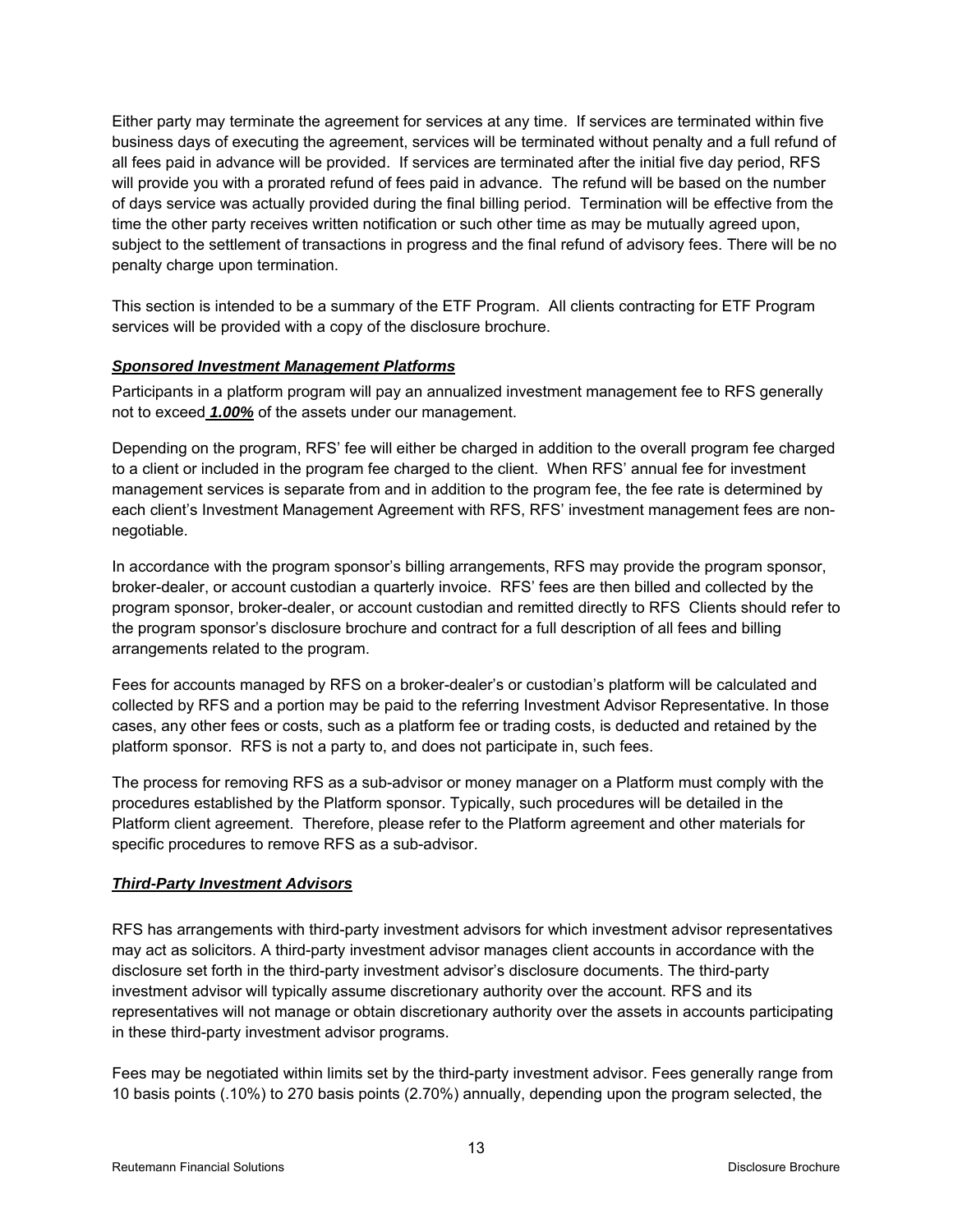size of the account and the services covered. Under some programs an inclusive fee covers account management, brokerage clearance, custody and administrative services. In other programs, the account may be charged separately for such services.

The amount of the fees, services provided, payment structure, account minimums, termination provisions and other aspects of each program are detailed and disclosed in the thrid party investment advior's form ADV Part 2A, or other applicable disclosure document. The investment advisor representative will share in a portion of the fee charged by the third-party investment advisor. The portion of the fee paid to the investment advisor representative varies program by program and is disclosed in the documention provided to the client by the third-party investment advisor.

Under these arrangements the investment advisory representative typically gathers information from the client about the client's financial situation, investment objectives, and reasonable restrictions the client wishes to impose upon the management of the account; periodically reviews reports provided to the client and consults with the client; contacts the client at least annually to review with the client the client's financial situation and objectives; communicates information to the third-party investment advisor as warranted; and assists the client in understanding and evaluating the services provided by the third-party investment advisor. Clients are reminded to notify the investment advisor representative of any changes in their financial situation, investment objective or account restrictions. Clients may also directly contact the third-party investment advisor managing the account.

If mutual funds or variable annuities are used in these programs, the advisory fees described above are in addition to the internal management fees and expenses paid by the mutual funds or variable annuity companies to their separate investment advisors. In addition, variable annuity companies generally impose mortality charges on such accounts.

Fees are payable in advance or in arrears as described in the third-party investment advisor's Form ADV Part 2A. The third-party investment advisor determines fee schedules, termination provisions and refund of fees for agreements terminaated prior to the expiration date of the agreement. Such policies are disclosed to clients directly by the third-party investment advisor, and vary from manager to manager.

# *Mutual Fund Asset Allocation / Variable Annuity Programs*

In mutual fund/variable annuity programs managed by third-party investment advisors, the investment advisor representative may assist clients in selecting various strategies consisting of model portfolios of mutual funds and/or variable annuity sub-accounts or assist clients in designating certain of their existing investments in mutual funds and/or variable annuities to be managed by a third-party investment advisor and its investment advisor representatives will not otherwise manage these accounts and will not obtain discretionary authority over the assets in accounts participating in these programs. Please refer to the third-party investment advisors Form ADV.

Third-party investment advisors retained by RFS on behalf of its clients offer investment advisory services that incorporate a market timing strategy for mutual funds and variable annuity sub-accounts. The goal of such timing services is to attempt to increase a client's return by switching between various funds (typically within single fund family) as certain buy/sell signals are triggered. The third-party investment advisors will develop such signals.

Other third-party investment advisors offer advisory services under which the investment advisor representative assists the client in selecting asset allocation classes, an investment strategy or a model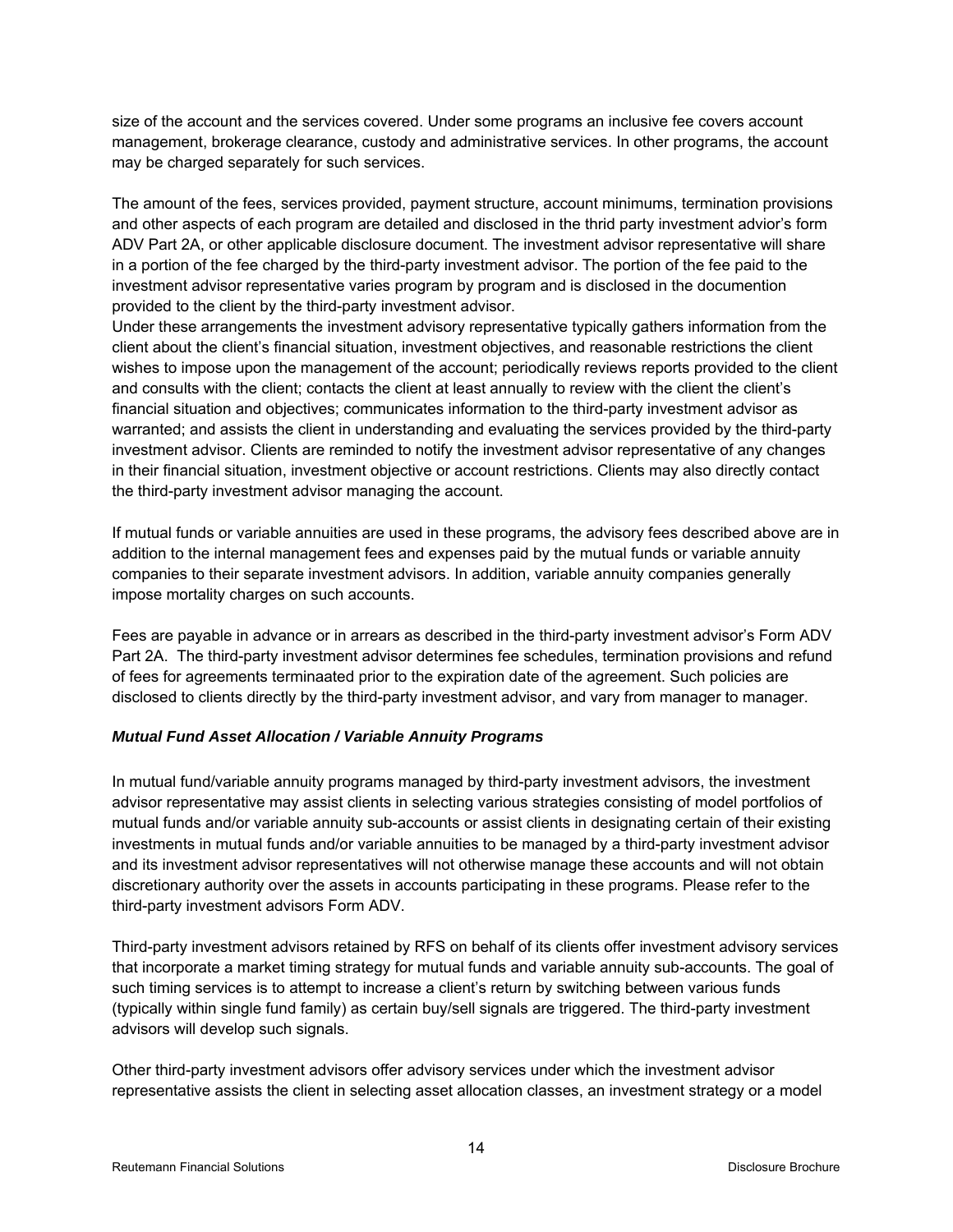portfolio consisting of mutual funds and/or variable annuities, or particular mutual funds and/or variable annuities. The third-party investment advisor will either rebalance the mutual funds, variable annuity subaccounts, or model portfolio of mutual funds and/or variable annuity sub-accounts in accordance with the client's stated general strategy or objectives.

# **Item 6 – Performance-Based Fees and Side-By-Side Management**

Item 6 of the Form ADV Part 2 instructions is not applicable to this Disclosure Brochure because RFS does not charge or accept performance-based fees. Performance-based fees are fees based on a share of capital gains on or capital appreciation of the assets held within a client's account.

# **Item 7 – Types of Clients**

RFS generally provides investment advice to the following types of clients:

- Individuals
- High-Net Worth Individuals
- Pension and profit sharing plans
- Trusts, estates, or charitable organizations
- Corporations or business entities other than those listed above

# **Minimum Investment Amounts Required**

RFS requires a minimum investment amount of \$50,000 to establish ETF Program II accounts, although exceptions may be granted by Schwab and RFS. All clients are required to execute an agreement for services in order to establish a client arrangement with RFS and/or the third-party money manager or the sponsor of third-party money manager platforms.

# **Item 8 – Methods of Analysis, Investment Strategies and Risk of Loss**

# *Methods of Analysis*

RFS uses the following methods of analysis in formulating investment advice:

Charting. The set of techniques used in technical analysis in which charts are used to plot price movements, volume, settlement prices, open interest, and other indicators, in order to anticipate future price movements. Users of these techniques, called chartists, believe that past trends in these indicators can be used to extrapolate future trends.

Cyclical. Analyzes the investments sensitive to business cycles and whose performance is strongly tied to the overall economy. For example, cyclical companies tend to make products or provide services that are in lower demand during downturns in the economy and higher demand during upswings. Examples include the automobile, steel, and housing industries. The stock price of a cyclical company will often rise just before an economic upturn begins, and fall just before a downturn begins. Investors in cyclical stocks try to make the largest gains by buying the stock at the bottom of a business cycle, just before a turnaround begins.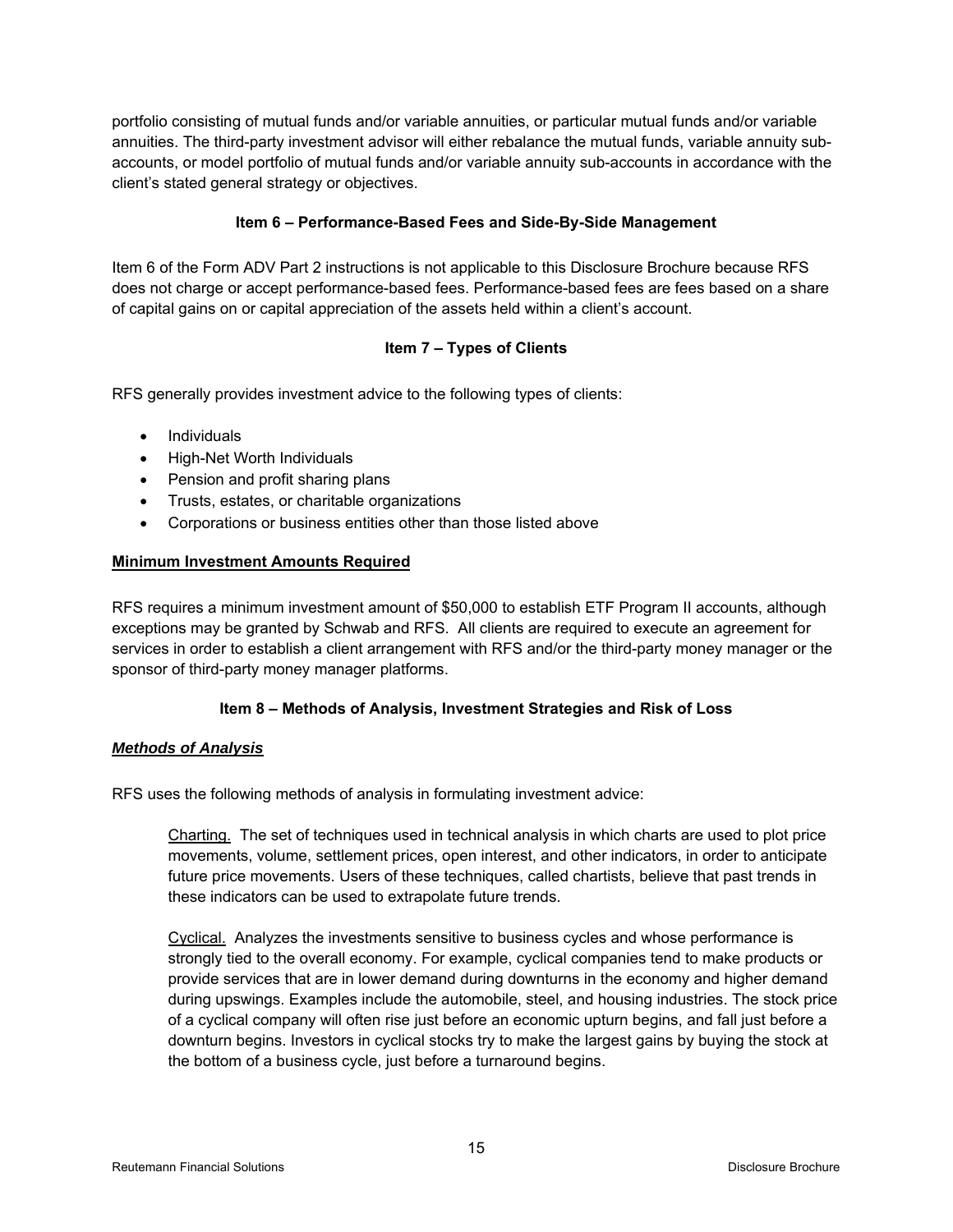Fundamental. A method of evaluating a security by attempting to measure its intrinsic value by examining related economic, financial and other qualitative and quantitative factors. Fundamental analysts attempt to study everything that can affect the security's value, including macroeconomic factors (like the overall economy and industry conditions) and individually specific factors (like the financial condition and management of companies). The end goal of performing fundamental analysis is to produce a value that an investor can compare with the security's current price in hopes of figuring out what sort of position to take with that security (underpriced = buy, overpriced = sell or short). This method of security analysis is considered to be the opposite of technical analysis. Fundamental analysis is about using real data to evaluate a security's value. Although most analysts use fundamental analysis to value stocks, this method of valuation can be used for just about any type of security.

Technical. This is a method of evaluating securities by analyzing statistics generated by market activity, such as past prices and volume. Technical analysts do not attempt to measure a security's intrinsic value, but instead use charts and other tools to identify patterns that can suggest future activity. Technical analysts believe that the historical performance of stocks and markets are indications of future performance. The RFS investment committee uses a variety of technical indicators, e.g., average daily trading volume, high/low indicators, and the MACD. The exact combination and weighting of indicators used to make trading decisions is confidential and proprietary to the RFS business model.

#### *Investment Strategies*

RFS uses the following investment strategies when managing client assets and/or providing investment advice:

Long term purchases. Investments held at least a year.

Short term purchases. Investments sold within a year.

Trading. Investments sold within 30 days.

Margin transactions. When an investor buys a stock on margin, the investor pays for part of the purchase and borrows the rest from a brokerage firm. For example, an investor may buy \$5,000 worth of stock in a margin account by paying for \$2,500 and borrowing \$2,500 from a brokerage firm. Clients cannot borrow stock from RFS.

RFS also uses sector rotation analysis as an investment strategy. This is a technical analysis model using relative strengths to identify sector rotation opportunities.

# **Use of Primary Method of Analysis or Strategy**

RFS's primary method of analysis or strategy is technical analysis with an emphasis on strict sell- side process and risk management of principal. Some of the risks involved with using this method include: (1) prematurely exiting a security right before a recovery; (2) creating short term capital gains in non-qualified taxable accounts; and (3) additional fixed dollar transaction costs imposed by the investment custodian.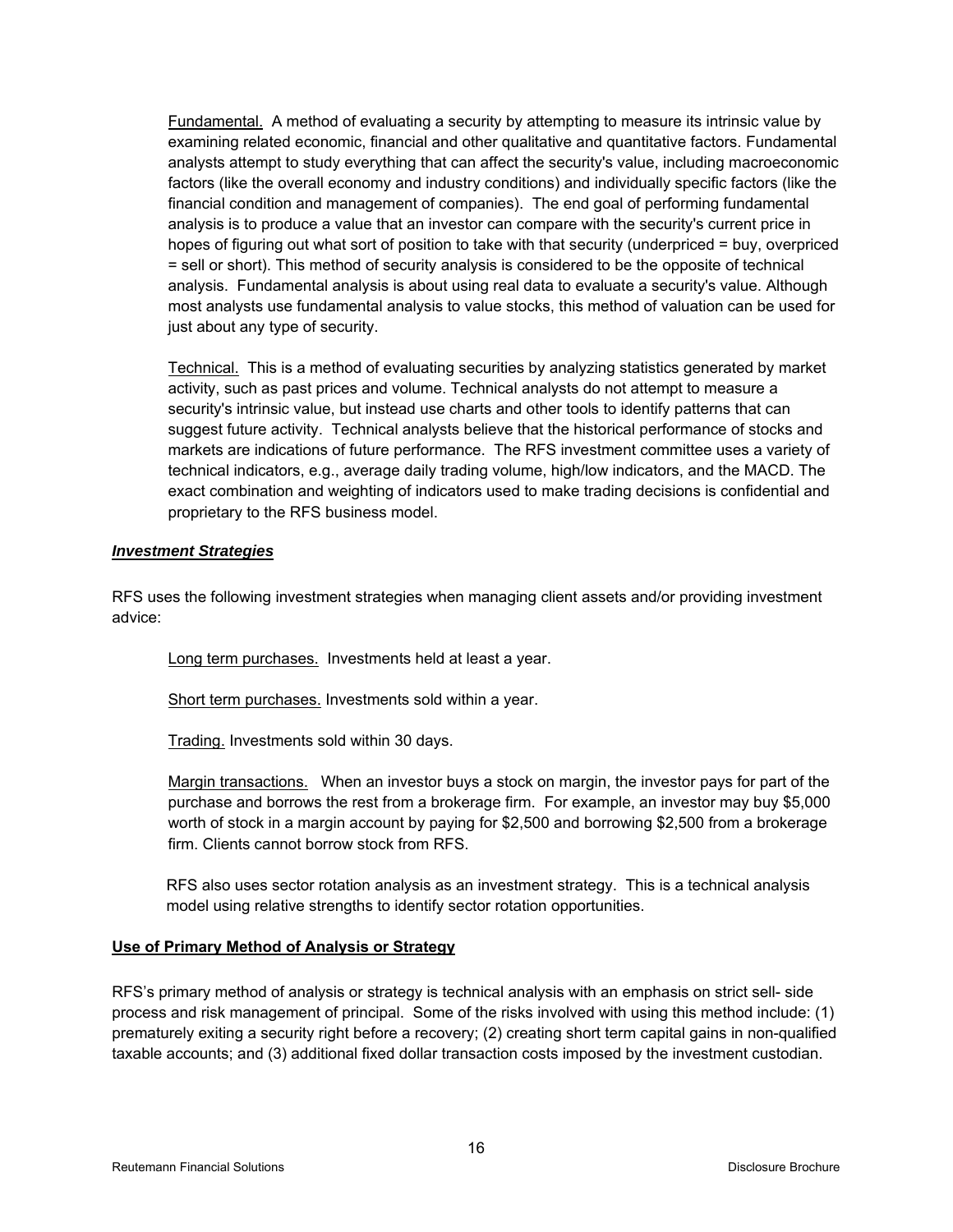RFS's primary strategy involves frequent trading of securities. The frequent trading of securities may have a positive or negative impact on investment performance. Performance from active trading can be lowered due to an increase in brokerage and other transaction costs.

# **Primarily Recommend One Type of Security**

RFS primarily recommends only one type of security, which is ETFs (exchange traded funds). Some of the risks involved with only recommending this type of security include: (1) individual stocks may provide greater upside market return than an ETF; (2) mutual funds may provide a greater level of professional management and diversification; (3) not all ETFs are the same. Some are highly concentrated sector plays or country specific and may involve a higher level of risk than some mutual funds. RFS management does not believe these risks to be relevant to its ETF Allocator program, and these risks are listed for fairness and disclosure reasons.

# *Risk of Loss*

Past performance is not indicative of future results. Therefore, you should never assume that future performance of any specific investment or investment strategy will be profitable. Investing in securities (including stocks, mutual funds, and bonds) involves risk of loss. Further, depending on the different types of investments there may be varying degrees of risk. You should be prepared to bear investment loss including loss of original principal.

Because of the inherent risk of loss associated with investing, our firm is unable to represent, guarantee, or even imply that our services and methods of analysis can or will predict future results, successfully identify market tops or bottoms, or insulate you from losses due to market corrections or declines. There are certain additional risks associated when investing in securities through our investment management program.

- $\triangleright$  Market Risk Either the stock market as a whole, or the value of an individual company, goes down resulting in a decrease in the value of client investments. This is also referred to as systemic risk.
- $\triangleright$  Equity (stock) market risk Common stocks are susceptible to general stock market fluctuations and to volatile increases and decreases in value as market confidence in and perceptions of their issuers change. If you held common stock, or common stock equivalents, of any given issuer, you would generally be exposed to greater risk than if you held preferred stocks and debt obligations of the issuer.
- $\triangleright$  Company Risk. When investing in stock positions, there is always a certain level of company or industry specific risk that is inherent in each investment. This is also referred to as unsystematic risk and can be reduced through appropriate diversification. There is the risk that the company will perform poorly or have its value reduced based on factors specific to the company or its industry. For example, if a company's employees go on strike or the company receives unfavorable media attention for its actions, the value of the company may be reduced.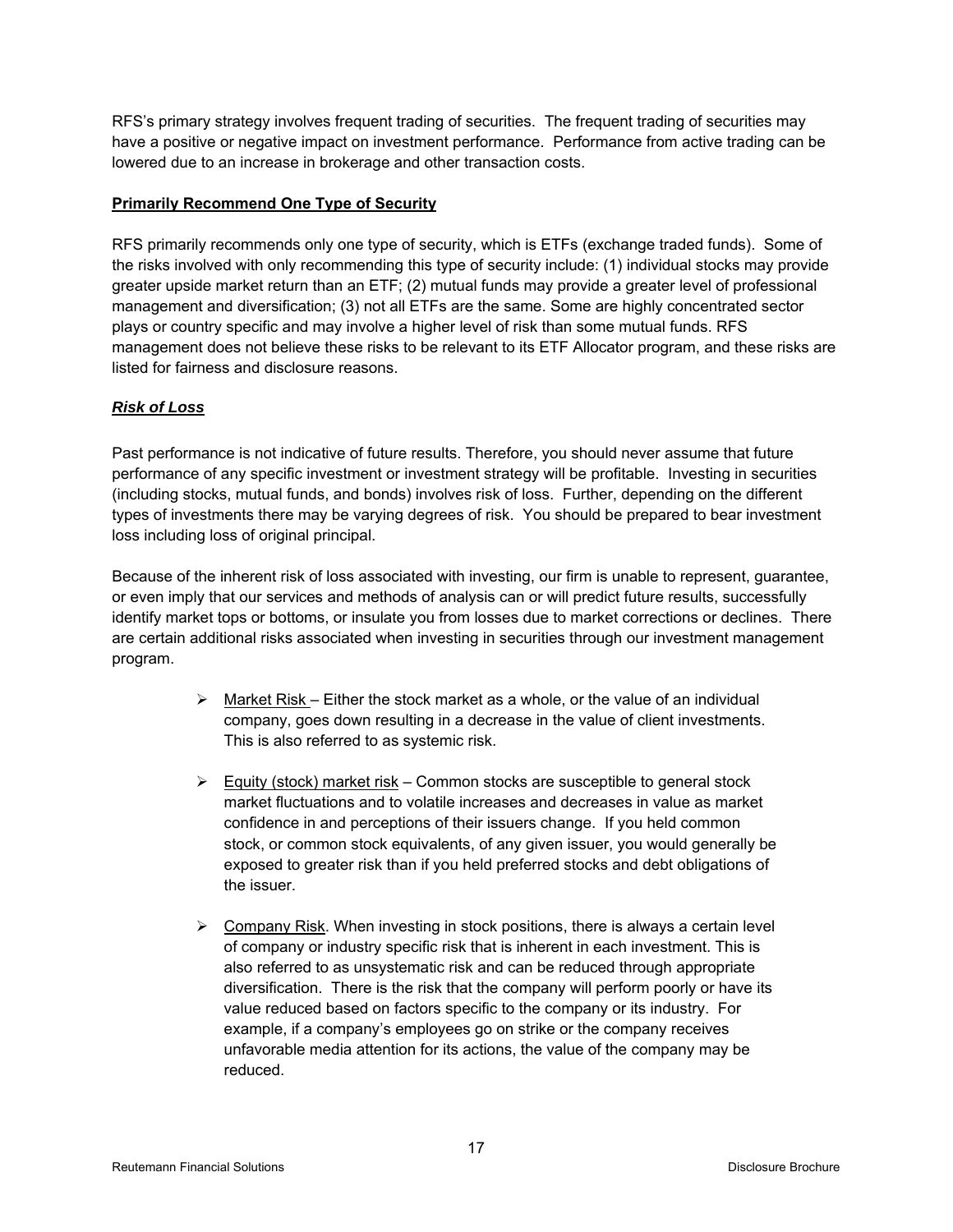- $\triangleright$  Fixed Income Risk. When investing in bonds, there is the risk that issuer will default on the bond and be unable to make payments. Further, individuals who depend on set amounts of periodically paid income face the risk that inflation will erode their spending power. Fixed-income investors receive set, regular payments that face the same inflation risk.
- $\triangleright$  Options Risk. Options on securities may be subject to greater fluctuations in value than an investment in the underlying securities. Purchasing and writing put and call options are highly specialized activities and entail greater than ordinary investment risks.
- $\triangleright$  ETF and Mutual Fund Risk When investing in an ETF or mutual fund, you will bear additional expenses based on your pro rata share of the ETF's or mutual fund's operating expenses, including the potential duplication of management fees. The risk of owning an ETF or mutual fund generally reflects the risks of owning the underlying securities the ETF or mutual fund holds. Clients will also incur brokerage costs when purchasing ETFs.
- $\triangleright$  Management Risk Your investment with our firm varies with the success and failure of our investment strategies, research, analysis and determination of portfolio securities. If our investment strategies do not produce the expected returns, the value of the investment will decrease.

# **Item 9 – Disciplinary Information**

Item 9 is not applicable to this Disclosure Brochure because there are no legal or disciplinary events to report that are material to a client's or prospective client's evaluation of our business or integrity.

# **Item 10 – Other Financial Industry Activities and Affiliations**

RFS is **not** and does **not** have a related company that is a (1) broker/dealer, municipal securities dealer, government securities dealer or broker, (2) investment company or other pooled investment vehicle (including a mutual fund, closed-end investment company, unit investment trust, private investment company or "hedge fund," and offshore fund), (3) other investment adviser or financial planner, (4) futures commission merchant, commodity pool operator, or commodity trading advisor, (5) banking or thrift institution, (6) accountant or accounting firm, (7) lawyer or law firm, (8) insurance company or agency, (9) pension consultant, (10) real estate broker or dealer, or (11) sponsor or syndicator of limited partnerships. The IARs of RFS are also registered representatives of PKS and may suggest that clients implement their advice by placing transactions through PKS. This could present a conflict of interest since they could receive fees and commissions if clients choose to implement recommendations through the IARs in their separate capacities as registered representatives. Clients are not obligated to implement any recommendations through RFS or through its IARs and are free to select any broker/dealer they wish in order to implement recommendations. Reutemann Financial Solutions, Inc. and PKS are not affiliated companies.

Commissions and fees charged by PKS, Schwab, TD Ameritrade and RFS may be higher or lower than at other broker/dealers and investment advisors. Registered representatives may have a conflict of interest in having you purchase securities through PKS because the higher their production with PKS the greater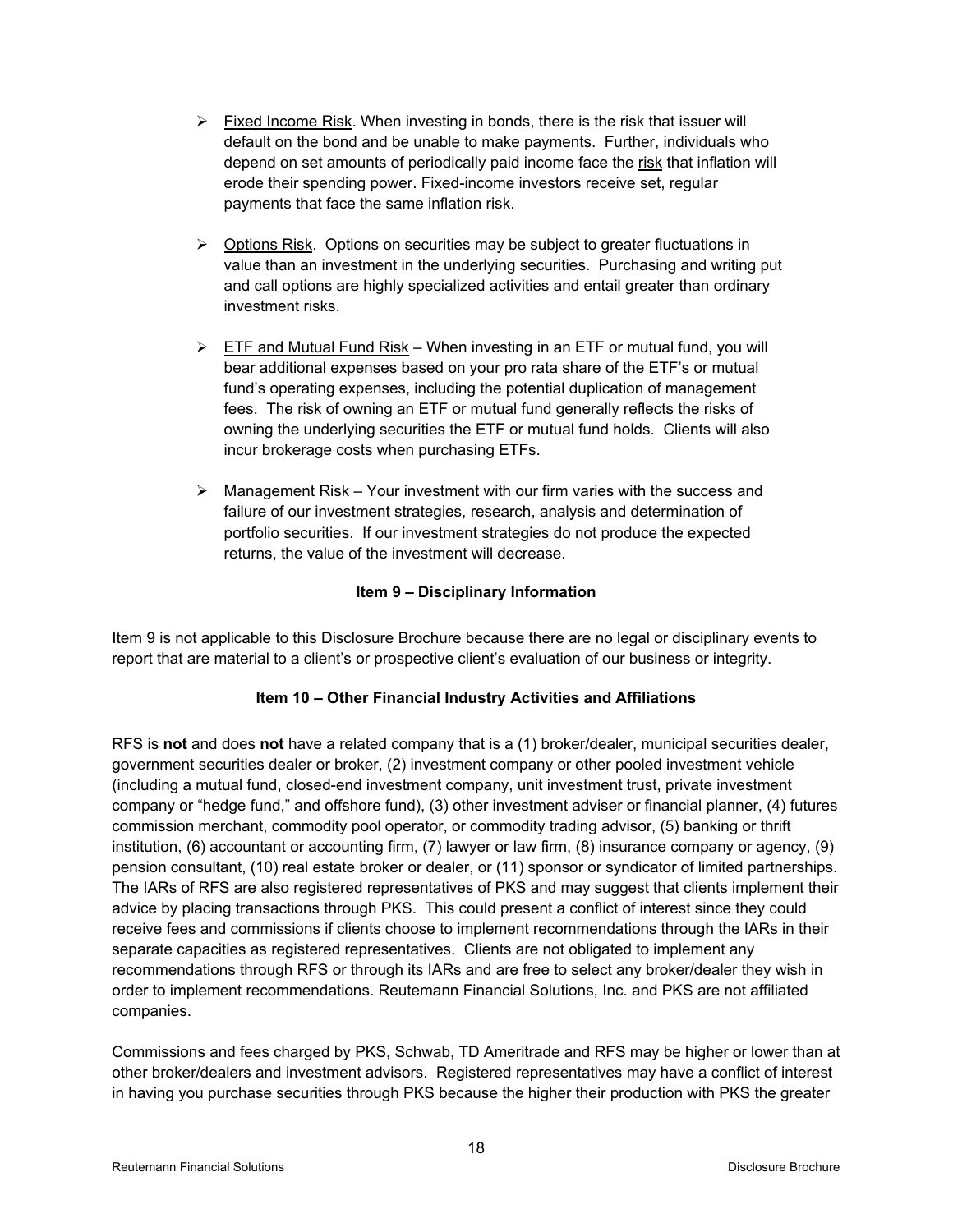potential they have for obtaining a higher pay-out on commissions earned. Further, the registered representatives are restricted to only offering those products and services that have been reviewed and approved for offering to the public by PKS and for which PKS has obtained a selling agreement.

Some of the IARs may also be independently licensed as insurance agents with various insurance companies. If you elect to purchase insurance products through the IARs in this separate capacity, the IARs may earn commissions. This situation represents a conflict of interest because the IARs could receive fees for the advice and receive commissions for implementing insurance transactions as an insurance agent. You are not obligated to implement any recommendations through RFS or through its IARs and are free to select any insurance agent or company they wish in order to implement recommendations.

# *Third-Party Investment Advisors*

As described in *Item 4 – Advisory Business* and *Item 5 – Fees and Compensation*, RFS has formed relationships with independent, third-party investment advisors.

RFS has relationships with nonaffiliated investment advisors. RFS recommends that clients work directly with third-party investment advisors. When we refer clients to a third-party investment advisor, RFS receives a portion of the fee charged by the third-party investment advisor. Therefore, RFS has a conflict of interest in that we will only recommend a third-party investment advisor that will agree to compensate RFS by paying RFS a portion of the fees billed to your account that is managed by the third-party investment advisor.

# **Item 11 – Code of Ethics, Participation in Client Transactions and Personal Trading**

# *Code of Ethics Summary*

Section 204A-1 of the *Investment Advisers Act of 1940* requires all investment advisors to establish, maintain and enforce a Code of Ethics. RFS has established a Code of Ethics that will apply to all of its associated persons. An investment advisor is considered a fiduciary according to the *Investment Advisers Act of 1940*. As a fiduciary, it is an investment advisor's responsibility to provide fair and full disclosure of all material facts and to act solely in your best interest at all times. RFS has a fiduciary duty to all clients. This fiduciary duty is considered the core underlying principle for its Code of Ethics, which also covers its insider trading and personal securities transactions policies and procedures. RFS requires all of its supervised persons to conduct business with the highest level of ethical standards and to comply with all federal and state securities laws at all times. Upon employment or affiliation and when changes occur, all supervised persons will sign an acknowledgement that they have read, understand and agree to comply with the RFS Code of Ethics. RFS has the responsibility to make sure that the interests of all clients are placed ahead of its or its supervised person's own investment interests. Full disclosure of all material facts and conflicts of interest will be provided to clients prior to any services being conducted. RFS and its supervised persons must conduct business in an honest, ethical and fair manner and avoid all circumstances that might negatively affect or appear to affect its duty of complete loyalty to you. This disclosure is provided to give you a summary of the RFS Code of Ethics. However, if you wish to review the RFS Code of Ethics in its entirety, a copy will be provided promptly upon request.

Some of our representatives are also Certified Financial Planners™. In addition to abiding by our Code of Ethics, they also abide by the Code of Ethics and Responsibility Code of the Certified Financial Planner™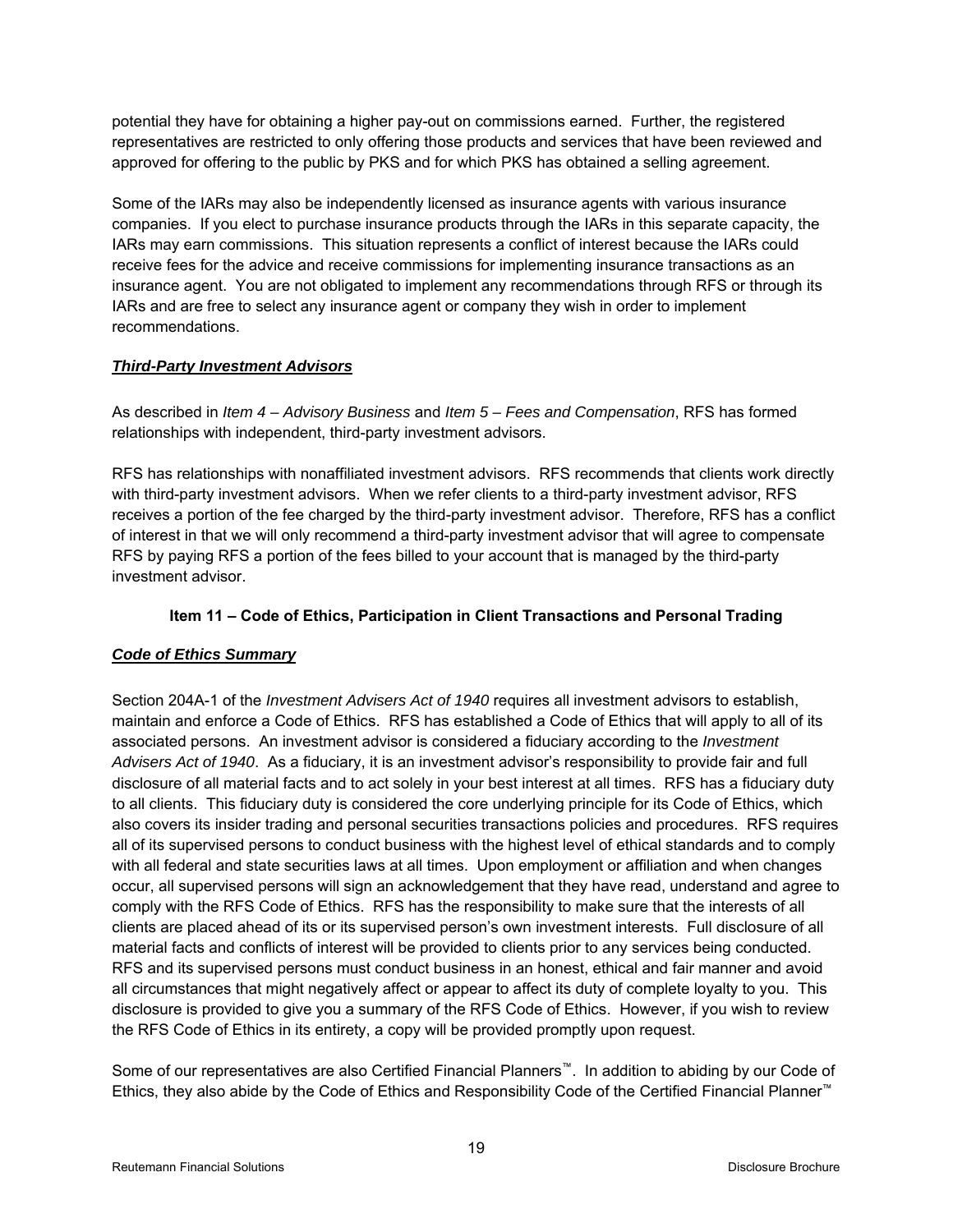Board of Standards, Inc. That Code requires CFP® designees to comply with all applicable laws and regulations and also to act in an ethical and professional responsible manner in all professional services and activities. The principles guiding CFP® designees are:

- Integrity
- Objectivity
- Competence (in providing services and maintaining knowledge and skills to do so)
- Fairness (to clients, principals, partners and employers and disclosing any conflicts of interest in providing services)
- Confidentiality (keeping all client information confidential without the specific client consent unless in response to legal process or in defense of charges of wrongdoing or civil dispute)
- Professionalism
- Diligence

You can obtain a copy of the Code of Ethics and Responsibility Code by requesting a copy from one of our representatives.

# *Affiliate and Employee Personal Securities Transactions Disclosure*

RFS or our associated persons may buy or sell for their personal accounts, investment products identical to those recommended to clients. This creates a conflict of interest. It is the express policy of RFS that all persons associated in any manner with our firm must place the interests of our clients ahead of their own when implementing personal investments. RFS and its associated persons shall not buy or sell securities for their personal account(s) where their decision is derived, in whole or in part, by information obtained as a result of employment or association with our firm unless the information is also available to the investing public upon reasonable inquiry. In order to minimize this conflict of interest, securities recommended by RFS are widely held and publicly traded.

RFS management, employees, and their family members invest "side by side" with RFS clients. In fact, many RFS employees and their family members are clients. All trade executions are submitted in bulk, and all clients and RFS employees and their family members receive the same price at all times. RFS does not believe this to be a conflict of interest, and, in fact, believes it to be fair and a "best practice".

# **Item 12 – Brokerage Practices**

Clients are under no obligation to act on the financial planning recommendations of RFS. If the firm assists in the implementation of any recommendations, we are responsible to ensure that the client receives the best execution possible.

Clients are allowed to select the broker-dealer that will be used for their accounts. Clients directing the use of a particular broker/dealer or other custodian must understand that we may not be able to obtain the best prices and execution for the transaction. Under a client-directed brokerage arrangement, clients may receive less favorable prices than would otherwise be the case if the client had not designated a particular broker/dealer or custodian. Directed brokerage account trades are generally placed by RFS after effecting trades for other clients of RFS. In the event that a client directs RFS to use a particular broker or dealer, RFS may not be authorized to negotiate commissions and may be unable to obtain volume discounts or best execution. In addition, under these circumstances a disparity in commission charges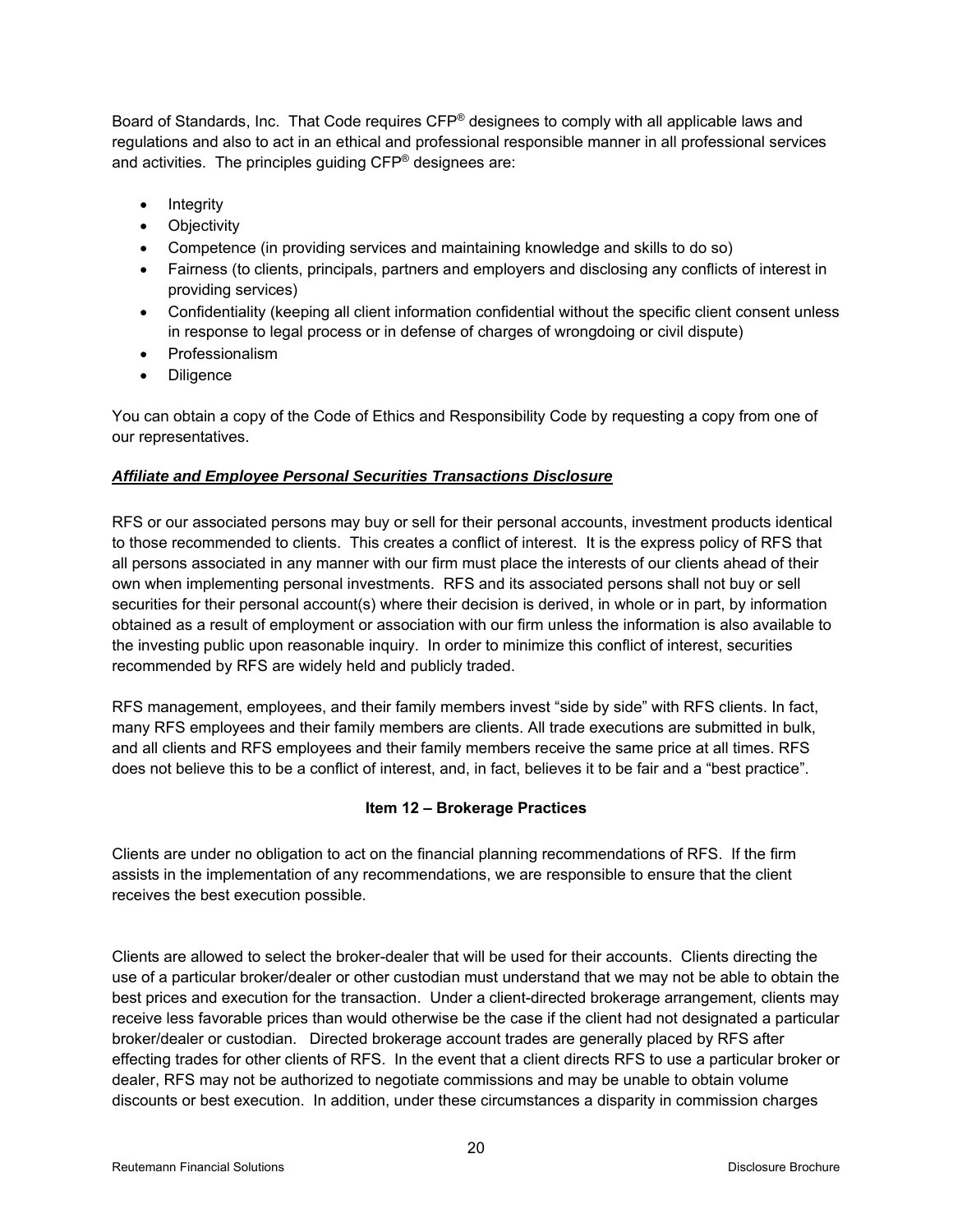may exist between the commissions charged to clients who direct RFS to use a particular broker or dealer versus clients who do not direct the use of a particular broker or dealer.

# **Brokerage Recommendations - PKS**

If you wish to implement the advice of RFS, you are free to select any broker and are so informed. If you wish to have the IARs implement advice in their separate capacity as registered representatives, PKS will be used. The IARs are registered representatives of PKS and are required to use the services of PKS when acting in this capacity. PKS has a wide range of approved securities products for which it performs due diligence prior to selection. PKS's registered representatives are required to adhere to these products when implementing securities transactions through PKS. Commissions charged for these products may be higher or lower than commissions you may be able to obtain if transactions were implemented through another broker/dealer.

Because the IARs of RFS are also registered representatives of PKS, they receive compliance support from PKS. In addition, PKS provides the IARs, and therefore RFS, with back-office operational, technology and other administrative support.

#### **Advisory Account Brokerage Recommendations – Schwab and TD Ameritrade**

We generally recommend that advisory clients of RFS use Charles Schwab & Co., Inc. (Schwab) and TD Ameritrade Institutional is a division of TD Ameritrade Inc. FINRA-registered broker-dealers, and members of SIPC, as the qualified custodians for advisory accounts. RFS is independently owned and operated and is not affiliated with Schwab or TD Ameritrade. If you select Schwab or TD Ameritrade as the qualified custodian for your account, then the firm selected will hold your assets in a brokerage account and buy and sell securities when we instruct them to. Even though your account is maintained at the custodian chosen, we can still use other brokers to execute trades for your account.

We seek to recommend a custodian/broker who will hold your assets and execute transactions on terms that are overall most advantageous when compared to other available providers and their services. We consider a wide range of factors, including, among others, the following:

- Combination of transaction execution services along with asset custody services (generally without a separate fee for custody)
- Capability to execute, clear and settle trades (buy and sell securities for your account)
- Capabilities to facilitate transfers and payments to and from accounts (wire transfers, check requests, bill payment, etc.)
- Breadth of investment products made available (stocks, bonds, mutual funds, exchange traded funds (ETFs), etc.)
- Availability of investment research and tools that assist us in making investment decisions
- Quality of services
- Competitiveness of the price of those services (commission rates, margin interest rates, other fees, etc.) and willingness to negotiate them
- Reputation, financial strength, and stability of the provider
- Their prior service to us and our other clients
- Availability of other products and services that benefit us, as discussed below (See "Products and Services Available to Us from Account Custodians" below.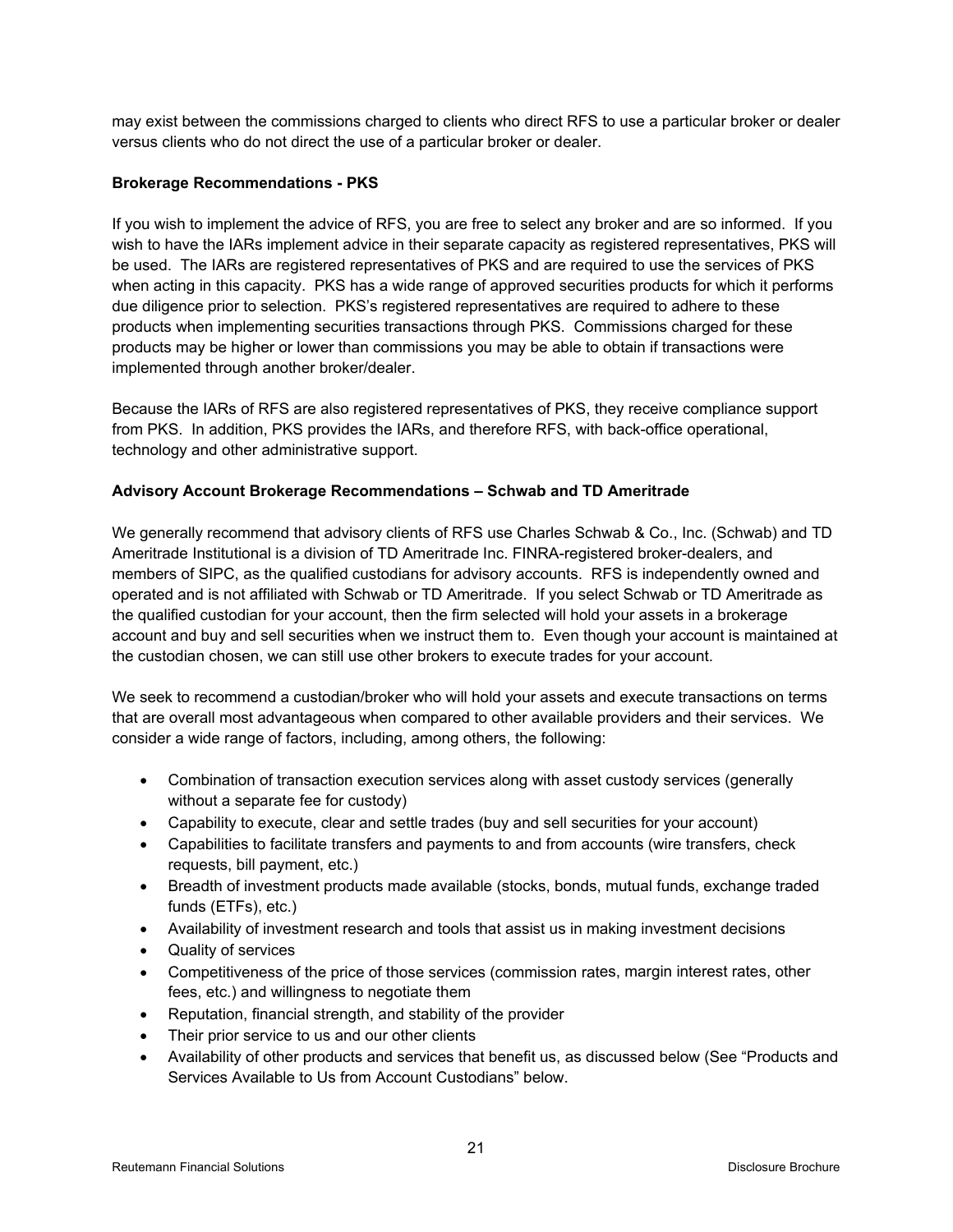For our clients' accounts maintained, the account custodian generally will not charge you separately for custody services but is compensated by charging you commissions or other fees on trades that it executes or that settle into your advisory account. In addition to commissions, the qualified custodian charges you a flat dollar amount as a "prime broker" or "trade away" fee for each trade that we have executed by a different broker-dealer but where the securities bought or the funds from the securities sold are deposited (settled) into your account. These fees are in addition to the commissions or other compensation you pay the executing broker-dealer. Because of this, in order to minimize your trading costs, we have the selected custodian execute most trades for your account.

#### Products and Services Available to Us from Account Custodians

Schwab Advisor Services and TD Ameritrade Institutional's primary business is serving independent investment advisory firms like us. They provide us and our clients with access to its institutional brokerage—trading, custody, reporting, and related services—many of which are not typically available to retail customers. Schwab and TD Ameritrade also makes available various support services. Some of those services help us manage or administer our clients' accounts while others help us manage and grow our business. These support services are generally available on an unsolicited basis (we don't have to request them) and at no charge to us as long as we keep a specified amount on of our clients' assets in accounts with the custodian. If we have less than the specified level of client assets held at the custodian, the custodian may charge us quarterly service fees.

The custodian's services described in this paragraph generally benefit you and your account. Schwab and TD Ameritrade's institutional brokerage services include access to a broad range of investment products, execution of securities transactions, and custody of client assets. The investment products available through Schwab or TD Ameritrade include some to which we might not otherwise have access or that would require a significantly higher minimum initial investment by our clients.

Schwab and TD Ameritrade also make available to us other products and services that benefit us but may not directly benefit you or your account. These products and services assist us in managing and administering our clients' accounts. They include investment research. We may use this research to service all or some substantial number of our clients' accounts, including accounts that may not be held at the custodian providing the research. In addition to investment research, Schwab and TD Ameritrade may also make available software and other technology that provides access to client account data (such as duplicate trade confirmations and account statements); facilitates trade execution and allocation of aggregated trade orders; provides pricing and other market data; facilitates payment of our fees from our clients' accounts; and assists with back-office functions, recordkeeping and client reporting.

Schwab and TD Ameritrade may also offer other services intended to help us manage and further develop our business enterprise, including educational conferences and events; technology, compliance, legal, and business consulting; publications and conferences on practice management and business succession; and access to employee benefit providers, human capital consultants and insurance providers. Custodians may also provide us with other benefits such as occasional business entertainment of our personnel.

The availability of the above-described services from the benefits provides by the account custodians because RFS may not have to produce or purchase these services. RFS does not have to pay for Schwab or TD Ameritrade's services so long as we keep a total of at specified level of assets under management in accounts at the custodian. The required minimum Asset Under Management level may give us an incentive to recommend that you maintain your account with Schwab or TD Ameritrade based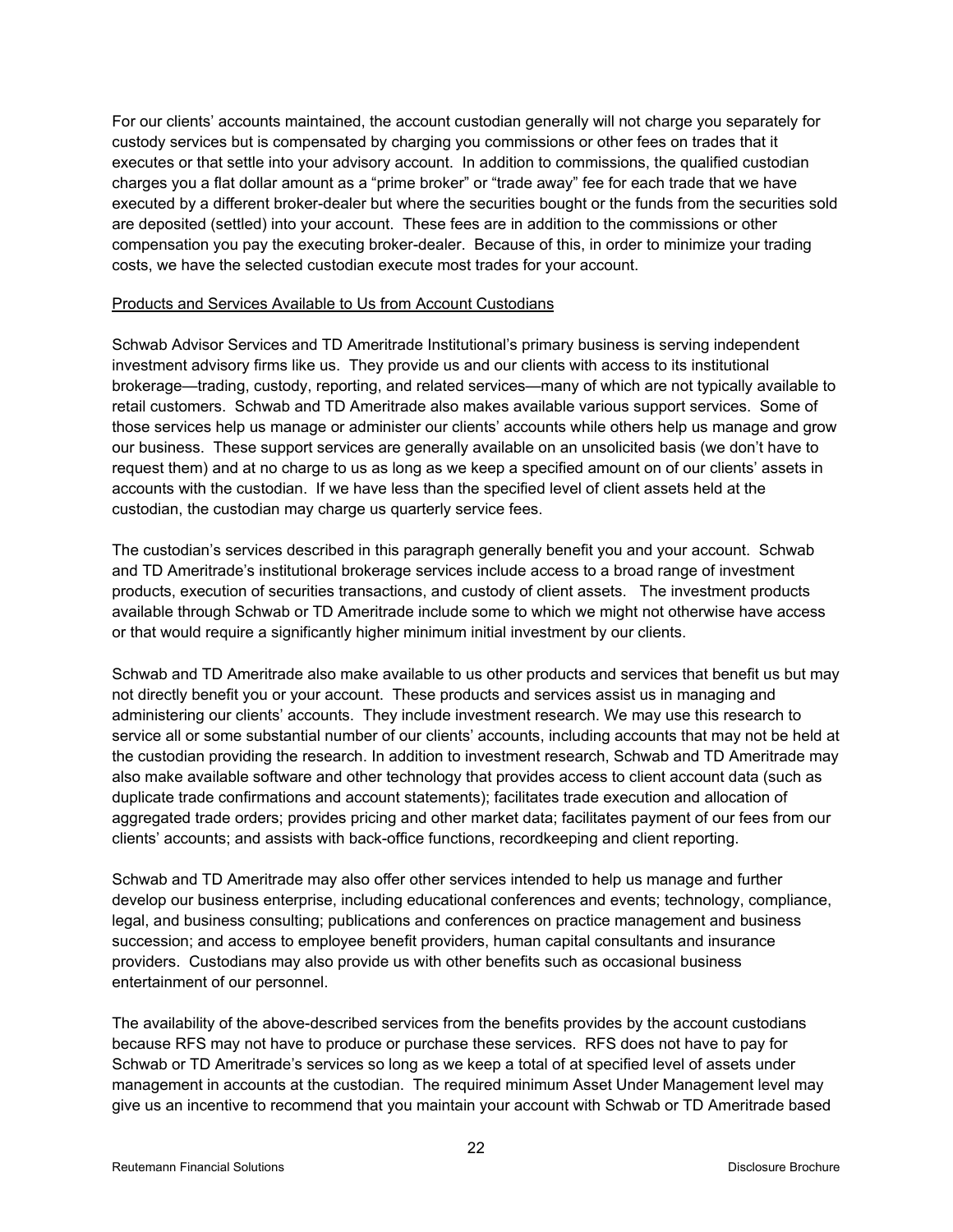on our interest in receiving services that benefit our business rather than based on your interest in receiving the best value in custody services and the most favorable execution of your transactions. This is a conflict of interest. We believe, however, that our selection of Schwab or TD Ameritrade as custodian and broker is in the best interests of our clients. The selection of Schwab is primarily supported by the scope, quality, and price of the custodian's services and not the custodian's services that benefit only us.

# *Additional Compensation*

In their separate capacity as registered representatives, the IARs may receive commissions from executing securities transactions. In addition, they may receive 12b-1 fees from certain mutual fund companies as outlined in the fund's prospectus. These 12b-1 fees come from assets and, therefore, indirectly from your assets. Receipt of such fees could represent an incentive for the IARs to recommend funds with 12b-1 fees over funds that have no fees or lower fees. As a part of its fiduciary duty, RFS endeavors at all times to put your interests first. However, you should be aware that receipt of additional compensation itself creates a conflict of interest and may affect the judgment of these individuals when making recommendations.

# *Handling Trade Errors*

RFS has implemented procedures designed to prevent trade errors; however, trade errors in client accounts cannot always be avoided. Consistent with its fiduciary duty, it is the policy of RFS to correct trade errors in a manner that is in the best interest of the client. In cases where the client causes the trade error, the client will be responsible for any loss resulting from the correction. Depending on the specific circumstances of the trade error, the client may not be able to receive any gains generated as a result of the error correction. In all situations where the client does not cause the trade error, the client will be made whole and any loss resulting from the trade error will be absorbed by RFS if the error was caused by the firm. If the error is caused by the broker-dealer, the broker-dealer will be responsible for handling the trade error. If an investment gain results from the correcting trade, the gain will remain in the client's account unless the same error involved other client account(s) that should also receive the gains and it is not permissible for all clients to retain the gain. RFS may also confer with clients to determine if the client should forego the gain (e.g., due to tax reasons).

RFS will never benefit or profit from trade errors.

# *Block Trading Policy*

RFS may elect to purchase or sell the same securities for several clients at approximately the same time. This process is referred to as aggregating orders, batch trading, or block trading and may be used by RFS when it believes such action may prove advantageous to clients. If and when RFS aggregates client orders, the allocation of securities among client accounts will be done on a fair and equitable basis. Typically, the process of aggregating client orders is done in order to achieve better execution, to negotiate more favorable commission rates or to allocate orders among clients on a more equitable basis in order to avoid differences in prices and transaction fees or other transaction costs that might be obtained when orders are placed independently. Under this procedure, transactions will be averaged as to price and will be allocated among clients in proportion to the purchase and sale orders placed for each client account on any given day. If and when RFS determines to aggregate client orders for the purchase or sale of securities, including securities in which the IARs may invest, RFS will do so in accordance with the parameters set forth in the SEC No-Action Letter, *SMC Capital, Inc*. Neither RFS nor its IARs will receive any additional compensation or remuneration as a result of block trades.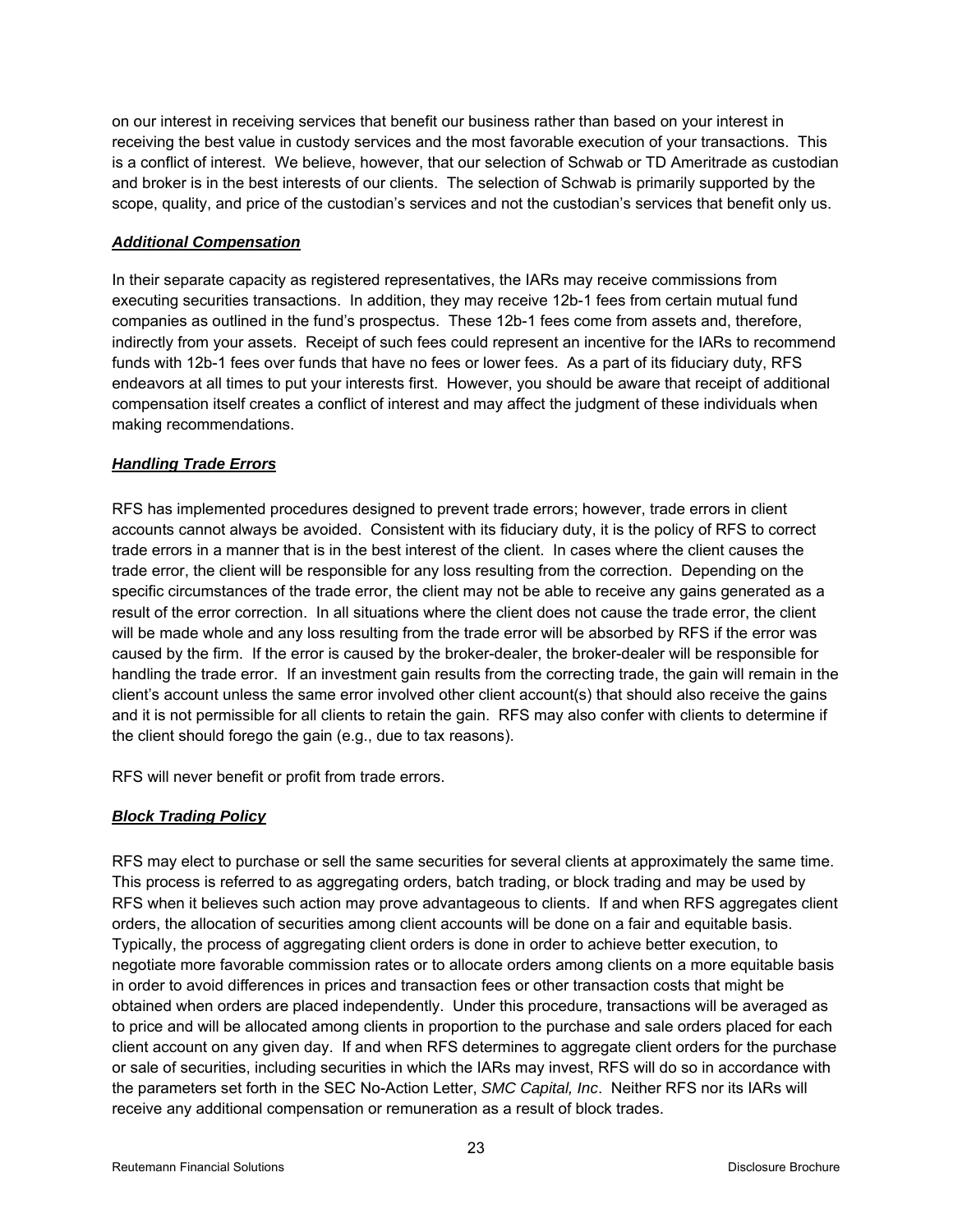#### **Item 13 – Review of Accounts**

#### *Account Reviews and Reviewers*

Financial planning services terminate upon presentation of the plan to you and no reviews are conducted. However, RFS recommends that you have your financial situation reviewed and your financial plan updated at least annually. If you elect to undertake this review and update, a new client agreement may be required and an additional fee may be charged. Consultation services terminate upon completion of the consultations and no reviews are conducted. Asset allocation services are intended to be ongoing and include reviews of benefit plan portfolios at least quarterly. Managed accounts are generally based on one or more of six basic models holding specific investment products. Those models and their investment products are reviewed on a daily basis.

All IARs are responsible for reviewing their own accounts. While the calendar is the main triggering factor, reviews may also be conducted due to specific client request or a change in your circumstances. Reviews may also be conducted on a "transactional" or "as needed" basis. At least quarterly, IARs request you to schedule a one-on-one account review. Account models are reviewed to ensure the models and their investment products are performing to expectations. Any specific client account reviews include checking the accuracy of the holdings and an analysis of whether investments continue to work toward your goals and objectives.

#### *Statements and Reports*

You will receive account statements directly from Schwab or the qualified account custodian at least quarterly.

# **Item 14 – Client Referrals and Other Compensation**

RFS does not directly or indirectly compensate any person for client referrals.

From time to time, we may receive expense reimbursement for travel and/or marketing expenses from distributors of investment and/or insurance products. Travel expense reimbursements are typically a result of attendance at due diligence and/or investment training events hosted by product sponsors. Marketing expense reimbursements are typically the result of informal expense sharing arrangements in which product sponsors may underwrite costs incurred for marketing such as advertising, publishing and seminar expenses. Although receipt of these travel and marketing expense reimbursements are not predicated upon specific sales quotas, the product sponsor reimbursements are typically made by those sponsors for whom sales have been made or it is anticipated sales will be made. We endeavor at all times to put your interests first as a part of our fiduciary duty. However, you should be aware that receiving additional compensation through nominal sales awards, expense reimbursements, etc. creates a conflict of interest that may impact our judgment when making advisory recommendations.

We receive an economic benefit from Schwab in the form of the support products and services it makes available to us and other independent investment advisors that have their clients maintain accounts at Schwab. These products and services, how they benefit us, and the related conflicts of interest are described above (See Item 12- Brokerage Practices). The availability to use of Schwab's products and services in not based on us giving particular investment advice, such as buying particular securities for our clients.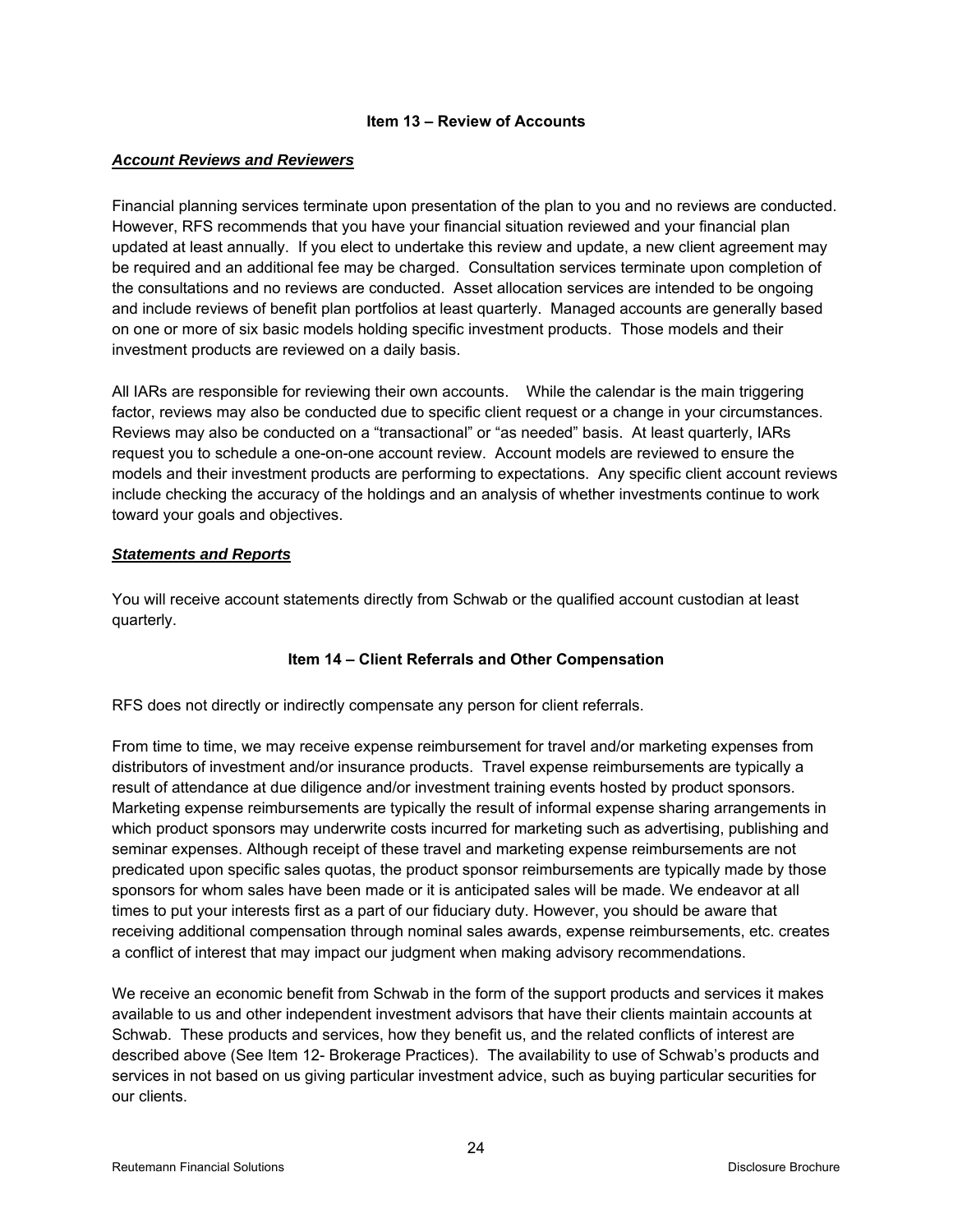Please also see additional information about other compensation and non-economic benefits, specifically at Item 5, Fees and Compensation, Item 10, Other Financial Industry Activities and Affiliations and Item 12, Brokerage Practices.

#### **Item 15 – Custody**

Custody, as it applies to investment advisors, has been defined by regulators as having access or control over client funds and/or securities. In other words, custody is not limited to physically holding client funds and securities. If an investment advisor has the ability to access or control client funds or securities, the investment advisor is deemed to have custody and must ensure proper procedures are implemented.

RFS is deemed to have custody of client funds and securities whenever RFS is given the authority to have fees deducted directly from client accounts. However, this is the only form of custody RFS will ever maintain. It should be noted that authorization to trade in client accounts is not deemed by regulators to be custody.

For accounts in which RFS is deemed to have custody, the firm has established procedures to ensure all client funds and securities are held at a qualified custodian in a separate account for each client under that client's name. Clients or an independent representative of the client will direct, in writing, the establishment of all accounts and therefore are aware of the qualified custodian's name, address and the manner in which the funds or securities are maintained. Finally, account statements are delivered directly from the qualified custodian to each client, or the client's independent representative, at least quarterly. Clients should carefully review those statements and are urged to compare the statements against reports received from RFS. When clients have questions about their account statements, they should contact RFS or the qualified custodian preparing the statement.

# **Item 16 – Investment Discretion**

Through its asset management services and upon receiving written authorization from a client, RFS will maintain trading authorization over client accounts. Upon receiving written authorization from the client, RFS may implement trades on a **discretionary** basis. When discretionary authority is granted, RFS will have the authority to determine the type of securities and the amount of securities that can be bought or sold for the client's portfolio without obtaining the client's consent for each transaction. However, it is the policy of RFS to consult with the client prior to making significant changes in the account even when discretionary trading authority is granted by the client.

If you decide to grant trading authorization on a **non-discretionary** basis, we will be required to contact you prior to implementing changes in your account. Therefore, you will be contacted and required to accept or reject our investment recommendations including:

- The security being recommended
- The number of shares or units
- Whether to buy or sell

Once the above factors are agreed upon, RFS will be responsible for making decisions regarding the timing of buying or selling an investment and the price at which the investment is bought or sold. If your accounts are managed on a non-discretionary basis, you need to know that if you are not able to be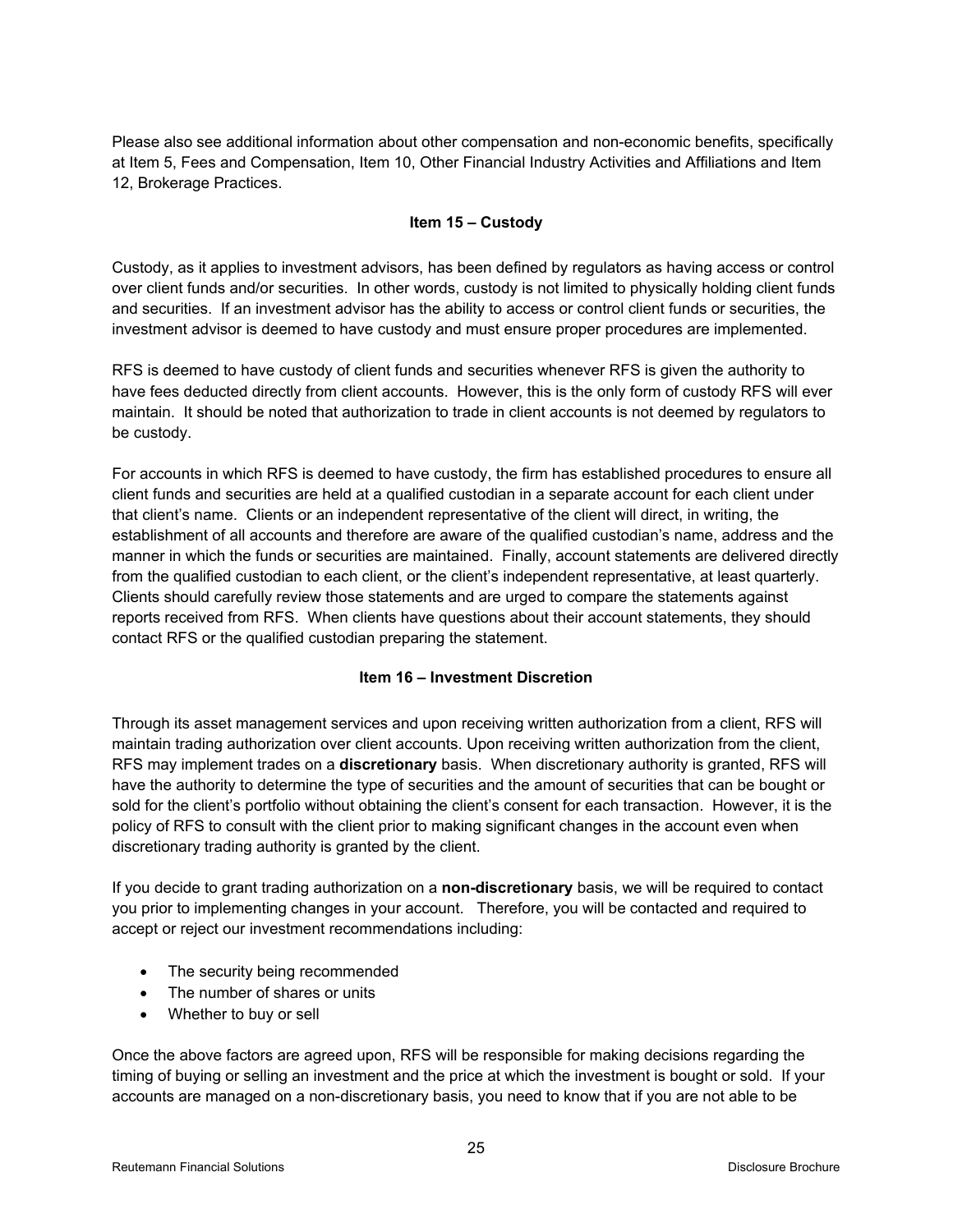reached or are slow to respond to our request, it can have an adverse impact on the timing of trade implementations and we may not achieve the optimal trading price.

All clients have the ability to place reasonable restrictions on the types of investments that may be purchased in an account. Clients may also place reasonable limitations on the discretionary power granted to our firm so long as the limitations are specifically set forth or included as an attachment to the client agreement.

# **Item 17 – Voting Client Securities**

Neither RFS nor its IARs will vote proxies on your behalf. You are instructed to read through the information provided with the proxy-voting documents and to make a determination based on the information provided. You have the ultimate responsibility for making all proxy-voting decisions.

# **Item 18 – Financial Information**

This item is not applicable to this brochure. RFS does not require or solicit prepayment of more than \$1200 in fees per client, six months or more in advance. Therefore, we are not required to include a balance sheet for our most recent fiscal year. We are not subject to a financial condition that is reasonably likely to impair our ability to meet contractual commitments to clients. Finally, RFS has not been the subject of a bankruptcy petition at any time. (Please refer to Information Required by Part 2B of Form ADV: Brochure Supplement for more information).

# **Item 19 - CUSTOMER PRIVACY POLICY NOTICE**

In November of 1999, Congress enacted the *Gramm-Leach-Bliley Act* (GLBA). The GLBA requires certain financial institutions, such as investment advisor firms, to protect the privacy of customer information. In situations where a financial institution does disclose customer information to non-affiliated third parties, other than permitted or required by law, customers must be given the opportunity to opt out or prevent such disclosure. RFS does not share or disclose your information to non-affiliated third parties except as permitted or required by law.

RFS is committed to safeguarding your confidential information. RFS holds all personal information provided by you in the strictest confidence and it is the objective of RFS to protect the privacy of all clients. Except as permitted or required by law, RFS does not share confidential information about you with non-affiliated parties. In the event that there were to be a change in this policy, RFS will provide you with written notice and you will be provided an opportunity to direct RFS as to whether such disclosure is permissible.

To conduct regular business, RFS may collect personal information from sources such as:

- Information reported by you on applications or other forms you provide to RFS
- Information about your transactions implemented by others
- Information developed as part of financial consultations and analyses

To provide related services for client accounts, it is necessary for RFS to provide access to your information within the firm and to non-affiliated companies with whom RFS has entered into agreements.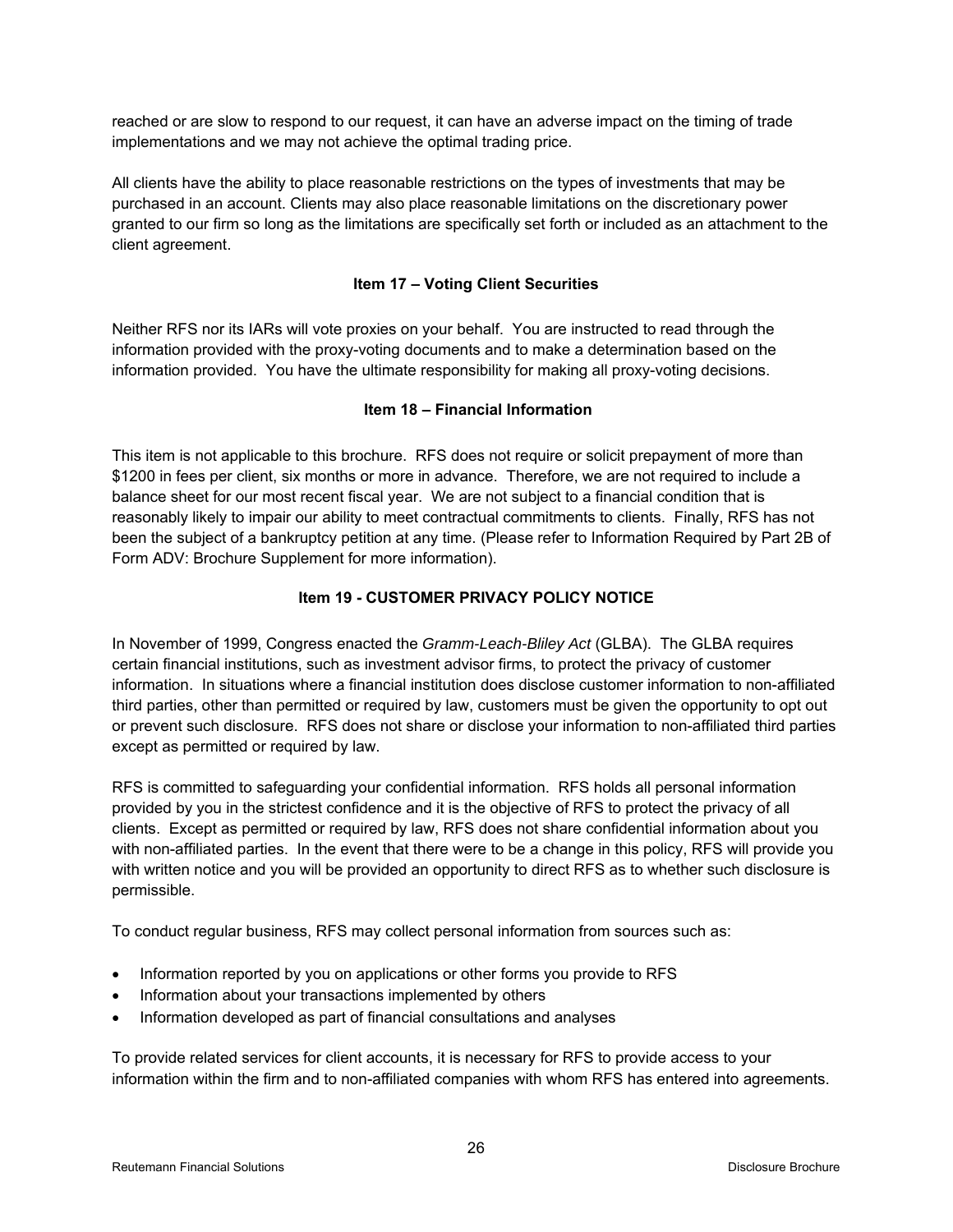To provide the utmost service, RFS may disclose the information below regarding customers and former customers, as necessary, to companies to perform certain services on behalf of RFS:

- Information RFS receives from you on applications (name, social security number, address, assets, etc.)
- Information about your transactions with others (account information, payment history, parties to transactions, etc.)
- Information about your financial products and services transaction with RFS

Since RFS shares non-public information solely to service you, RFS does not disclose any non-public personal information about its customers or former customers to anyone, except as permitted by law. However, RFS may also provide your information outside of the firm as required by law, such as to government entities, consumer reporting agencies or other third parties in response to subpoenas.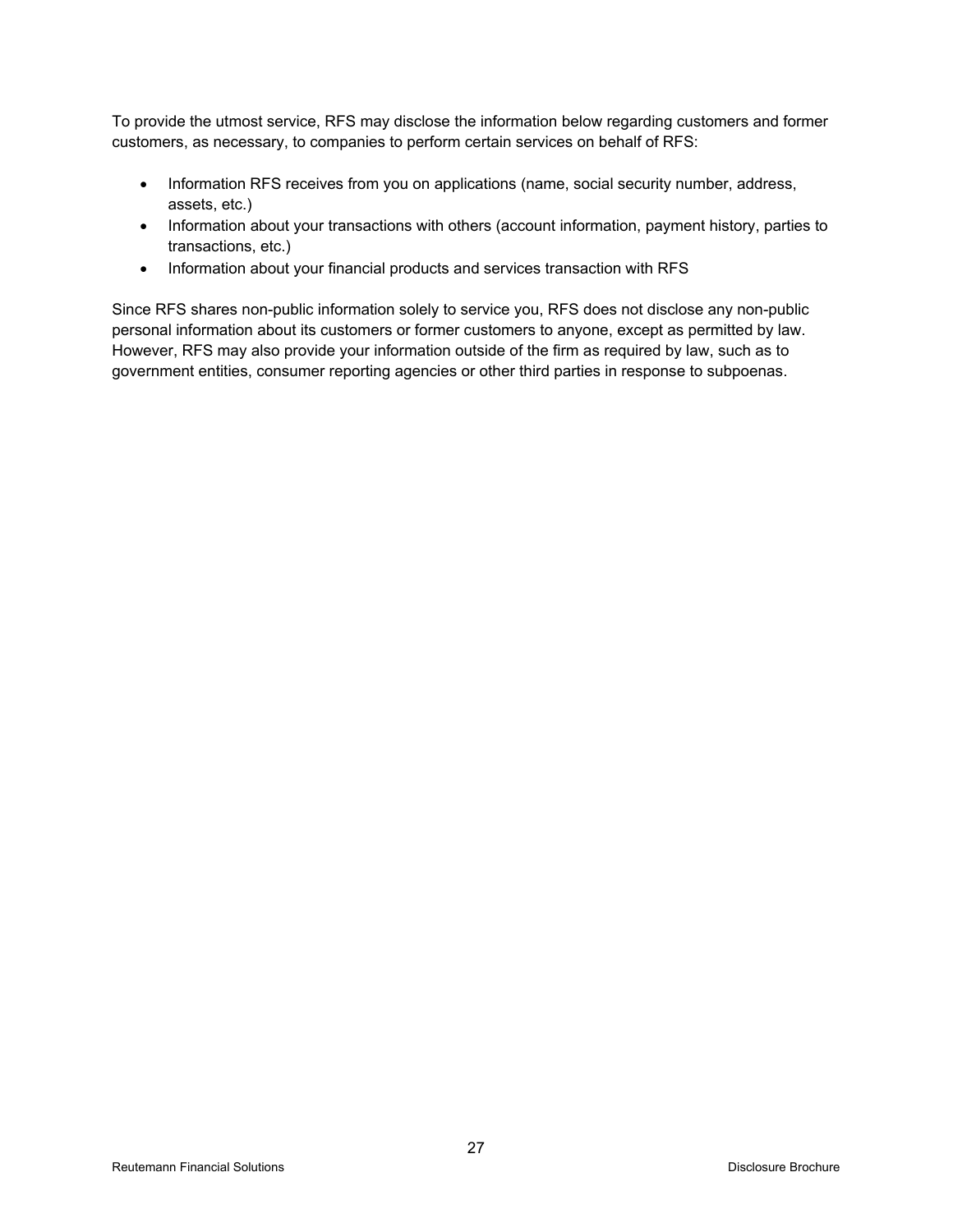#### **Form ADV Part 2B Brochure Supplement**

#### *Item 1 – Cover Page*

**J Thomas Knight, CFP®, CPA Reutemann Financial Solutions, Inc. doing business as Winston Paul Capital Management**  1934 Old Gallows Road, Suite 350 Tysons, VA 221823 Ph: 336-745-9726

#### March 2022

This brochure supplement provides information about J Thomas Knight that supplements the Reutemann Financial Solutions, Inc. Disclosure Brochure. Please contact J Thomas Knight if you have any questions about the contents of this supplement.

Additional information about J Thomas Knight is available on the SEC's website at www.adviserinfo.sec.gov.

# *Item 2 – Educational Background and Business Experience*

#### **J Thomas Knight,** Born 09/67

*Education Background*: University of Maryland, BA, Accounting, 12/1990 University of Maryland, BA, Production Management, 05/1991 Certified Public Accountant, 1995 Certified Financial Planner™ (CFP®) designation, 11/2003

*Business Background* & *Other Business Activities*: Reutemann Financial Solutions, Inc.: Investment Advisor Representative, 11/2017 – Present Winston Paul Capital Management, Inc.: Owner, 01/2008-Present Sword & Shield Insurance Group, LLC, Member/Owner, 01/2019 – Present Knight Chow Construction Services, LLC, Member/Owner, 03/2016– Present Rockwell Collins: Cost Accounting Manager, 04/2008 – 12/2018 Winston Paul Capital Management, Inc.: Investment Advisor Representative, 01/2008 – 11/2017 RSM McGladrey, Inc.: Associate Wealth Advisor, 09/2005 – 10/2007 Birchtree Financal Services, Inc.: Registered Representative, 09/2005 – 11/2007 RMD Financial: Associate, 03/2005 – 09/2005 Digene Corporation: Cost Accountant, 11/2001-03/2005 H. Beck, Inc.: Registered Representative and Investment Advisor Representative, 01/2001-10/2005 Berkshire Financial Group, LLC: Registered Representative and Investment Trainer, 2000-2003 First Financial Group, LLC: Registered Representative, 1998-2000 Independent Insurance Agent: 1998 – Present

#### *Professional Designations:*

As noted above, J Thomas Knight holds the following designations:

 $\bullet$  CPA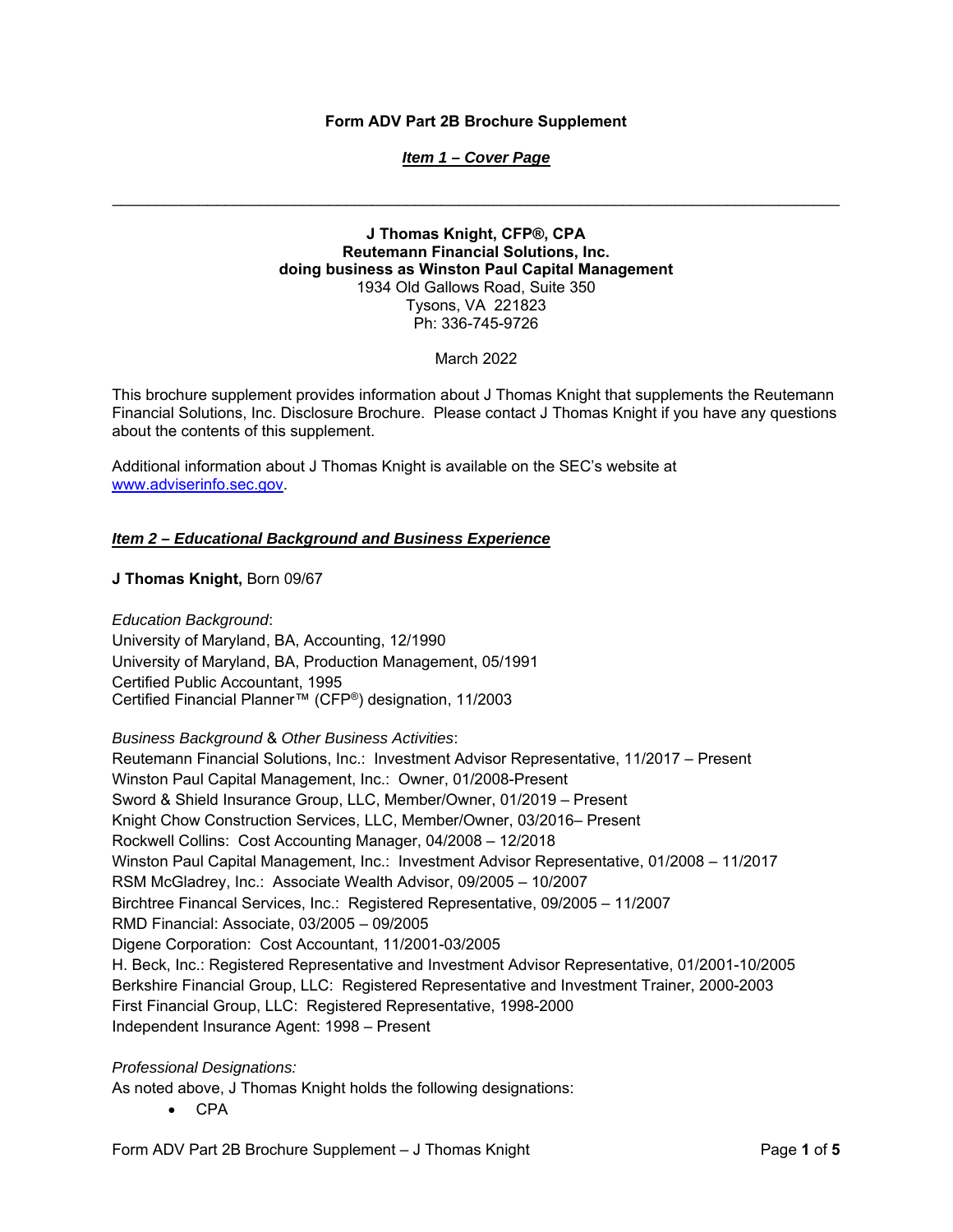● CFP®

Following are descriptions of J Thomas Knight's professional designations.

# **Certified Public Accountant (CPA)**

CPA Acknowledgment: J Thomas Knight acknowledges his responsibility as a CPA Certificant to adhere to the standards that have been established in the North Carolina State Board of Certified Public Accountant Examiners' Rules of Professional Ethics and Conduct. If Client becomes aware that Mr. Knight's conduct may violate the Rules of Professional Ethics and Conduct, Client may file a complaint with the North Carolina State Board of Certified Public Accountant Examiners at: https://nccpaboard.gov/enforcement/complaint/

#### Description of CPA Designation:

The Certified Public Accountant (CPA) credential is a license issued by one of the 55 states or territories of the United States that authorizes the holder to practice as a certified public accountant in that jurisdiction. Licensing of CPAs helps to protect the public interest because only those individuals who have met prescribed requirements are permitted to hold themselves out to the public as certified public accountants. One component of the licensing requirement designed to ensure only qualified individuals become licensed as CPAs is the Uniform CPA Examination. In addition to passing the uniform CPA examination, each jurisdiction has specific requirements for education and experience.

The CPA certification is a voluntary certification; no federal or state law or regulation requires financial planners to hold a CPA certification. It is recognized in the United States and worldwide for its (1) high standard of professional education; (2) stringent code of conduct and standards of practice; and (3) ethical requirements that govern professional engagements with clients.

In North Carolina, an original North Carolina CPA certificate (license) will be issued to a person who is, or declares an intention to become, a citizen of the United States or is a resident alien; is eighteen (18) years of age or older; is of good moral character; meets the specified educational and experience requirements; and passes all sections of the Uniform CPA Examination (Exam).

Moral Character - Three (3) certificates of good moral character signed by properly licensed CPAs must be submitted with the application for a North Carolina CPA certificate (license).

Education - 150 semester hours including a concentration in accounting and 24 semester hours of coursework which include one (1) three (3) semester hour course from at least eight (8) of the following 10 fields of study:

- communications;
- computer technology;
- economics;
- ethics;
- finance;
- humanities/social science;
- international environment;
- law;
- management; or
- statistics

Within one year prior to applying for certification, all certificate (license) applicants must complete an eight-hour course on the North Carolina Accountancy Statutes and Rules, including the Rules of Professional Ethics and Conduct.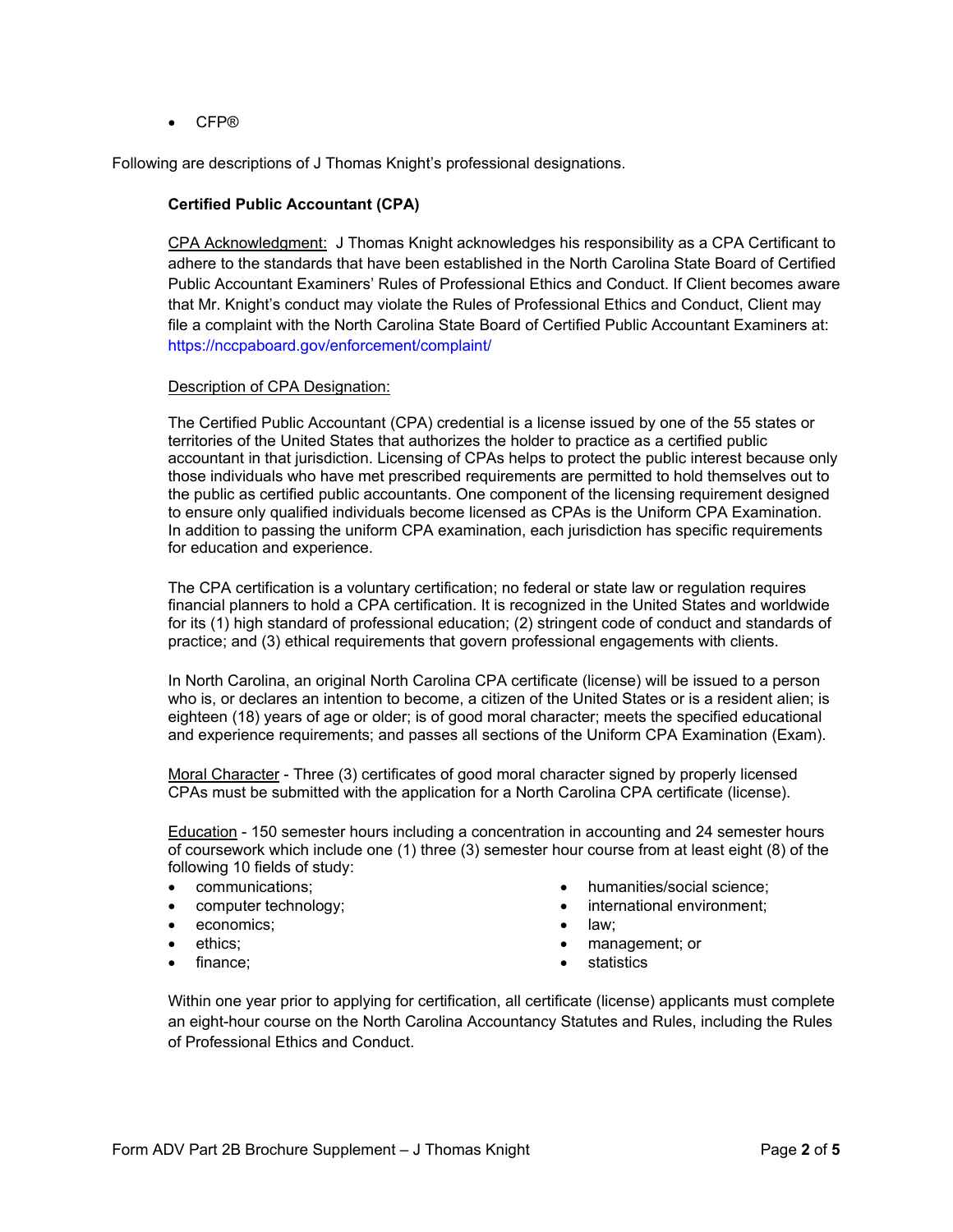# **Certified Public Accountant (CPA) - continued**

Experience – Complete the required work experience prior to the date an individual applies for certification (licensure). Work experience is defined as:

- One year's experience in the field of accounting under the direct supervision of a certified public accountant who currently holds a valid license in any state or territory of the United States or the District of Columbia.
- Four years of experience teaching accounting in a four-year college or university accredited by one of the regional accrediting associations or in a college or university determined by the Board to have standards substantially equivalent to a regionally accredited institution.
- Four years of experience in the field of accounting.
- Four years of experience teaching college transfer accounting courses at a community college or technical institute accredited by one of the regional accrediting associations.
- Any combination of such experience determined by the Board to be substantially equivalent to the foregoing.

Examination – Pass the comprehensive Uniform CPA Examination. The Uniform CPA Examination is a 14-hour examination with four sections:

- 1. Auditing and Attestation (AUD)
- 2. Business Environment and Concepts (BEC)
- 3. Financial Accounting and Reporting (FAR), and
- 4. Regulation (REG)

Each examination section is composed of four "testlets" or groups of test questions. Within each of the four sections, three of the four testlets will contain multiple-choice questions; for AUD, FAR and REG, the fourth testlet will include short task-based simulations; and for BEC, the fourth testlet will include written communication tasks. The task-based simulations are condensed case studies that test accounting knowledge and skills using real life work-related situations, while written communication tasks are designed to test writing skills.

Reciprocal License – The North Carolina State Board of Certified Public Accountant Examiners may issue a reciprocal CPA certificate (license) to a CPA licensed to practice public accounting by another jurisdiction who resides in North Carolina or whose principal place of business is in North Carolina and who meets the statutory requirements for certification (licensure).

Continuing Professional Education – As a requirement for continued licensure, the North Carolina State Board of Certified Public Accountant Examiners requires all active CPAs to complete 40 hours of CPE hours, including at least two hours of regulatory or behavioral professional ethics and conduct by December 31 of each year.

Enforcement – CPA professionals who fail to comply with the above standards and requirements may be subject to the North Carolina State Board of Certified Public Accountant Examiners' enforcement process, which could result in suspension or permanent revocation of their CPA certificate (license).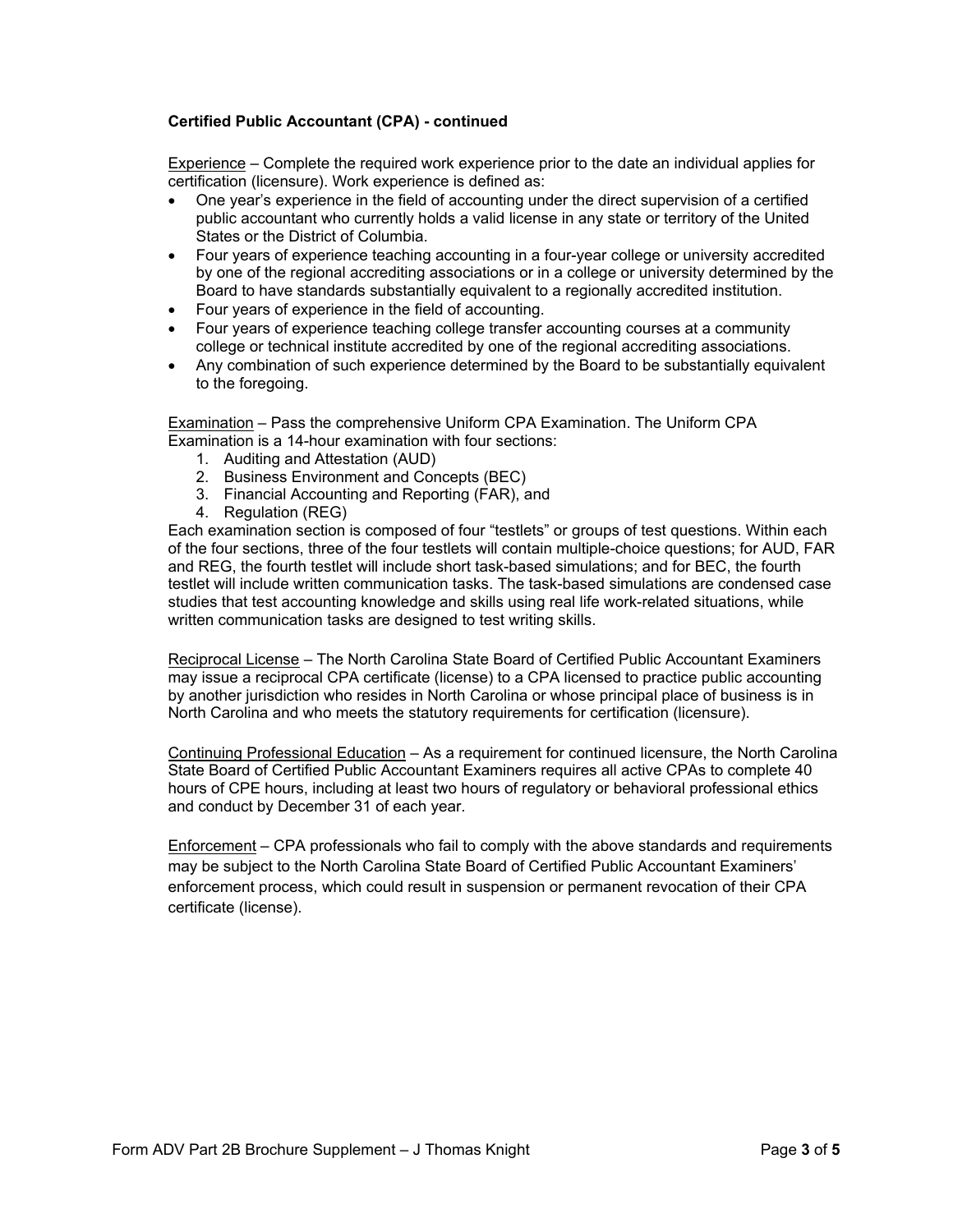# **Certified Financial Planner (CFP®)**

CFP Acknowledgment: J Thomas Knight., acknowledges his responsibility as a CFP© Certificant to adhere to the standards that have been established in the CFP Board's Standards of Professional Conduct. If Client becomes aware that Mr. Knight's conduct may violate the Standards of Professional Conduct, Client may file a complaint with the CFP Board at www.CFP.net/complaint.

#### Description of CFP® Designation:

The CERTIFIED FINANCIAL PLANNER™, CFP<sup>®</sup> and federally registered CFP (with flame design) marks (collectively, the "CFP® marks") are professional certification marks granted in the United States by Certified Financial Planner Board of Standards, Inc. ("CFP Board").

The  $CFP<sup>®</sup>$  certification is a voluntary certification; no federal or state law or regulation requires financial planners to hold CFP® certification. It is recognized in the United States and a number of other countries for its (1) high standard of professional education; (2) stringent code of conduct and standards of practice; and (3) ethical requirements that govern professional engagements with clients. Currently, more than 62,000 individuals have obtained CFP<sup>®</sup> certification in the United States.

To attain the right to use the CFP® marks, an individual must satisfactorily fulfill the following requirements:

- Education Complete an advanced college-level course of study addressing the financial planning subject areas that CFP Board's studies have determined as necessary for the competent and professional delivery of financial planning services, and attain a Bachelor's Degree from a regionally accredited United States college or university (or its equivalent from a foreign university). CFP Board's financial planning subject areas include insurance planning and risk management, employee benefits planning, investment planning, income tax planning, retirement planning, and estate planning;
- Examination Pass the comprehensive  $CFP^{\circledast}$  Certification Examination. The examination, administered in 10 hours over a two-day period, includes case studies and client scenarios designed to test one's ability to correctly diagnose financial planning issues and apply one's knowledge of financial planning to real world circumstances;
- Experience Complete at least three years of full-time financial planning-related experience (or the equivalent, measured as 2,000 hours per year); and
- Ethics Agree to be bound by CFP Board's *Standards of Professional Conduct*, a set of documents outlining the ethical and practice standards for CFP® professionals.

Individuals who become certified must complete the following ongoing education and ethics requirements in order to maintain the right to continue to use the CFP® marks:

- Continuing Education Complete 30 hours of continuing education hours every two years, including two hours on the *Code of Ethics* and other parts of the *Standards of Professional Conduct*, to maintain competence and keep up with developments in the financial planning field; and
- Ethics Renew an agreement to be bound by the *Standards of Professional Conduct*. The Standards prominently require that CFP® professionals provide financial planning services at a fiduciary standard of care. This means CFP® professionals must provide financial planning services in the best interests of their clients.

 $CFP<sup>®</sup>$  professionals who fail to comply with the above standards and requirements may be subject to CFP Board's enforcement process, which could result in suspension or permanent revocation of their CFP® certification.